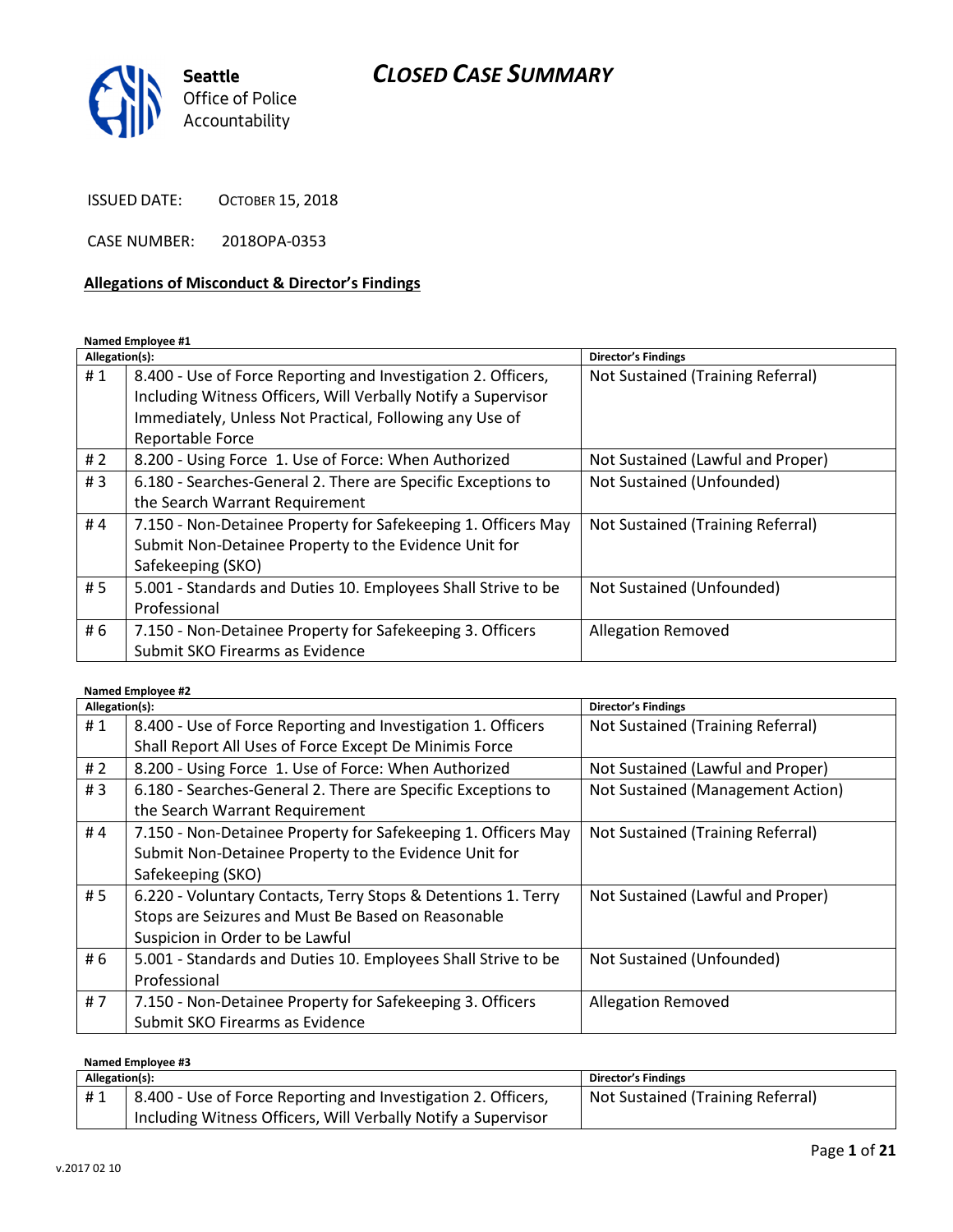

OPA CASE NUMBER: 2018OPA-0353

|     | Immediately, Unless Not Practical, Following any Use of       |                                   |
|-----|---------------------------------------------------------------|-----------------------------------|
|     | Reportable Force                                              |                                   |
| #2  | 8.200 - Using Force 1. Use of Force: When Authorized          | Not Sustained (Lawful and Proper) |
| #3  | 6.180 - Searches-General 2. There are Specific Exceptions to  | Not Sustained (Unfounded)         |
|     | the Search Warrant Requirement                                |                                   |
| #4  | 7.150 - Non-Detainee Property for Safekeeping 1. Officers May | Not Sustained (Training Referral) |
|     | Submit Non-Detainee Property to the Evidence Unit for         |                                   |
|     | Safekeeping (SKO)                                             |                                   |
| #5  | 5.001 - Standards and Duties 10. Employees Shall Strive to be | Not Sustained (Unfounded)         |
|     | Professional                                                  |                                   |
| # 6 | 7.150 - Non-Detainee Property for Safekeeping 3. Officers     | <b>Allegation Removed</b>         |
|     | Submit SKO Firearms as Evidence                               |                                   |

#### Named Employee #4

| Allegation(s): |                                                               | <b>Director's Findings</b>        |
|----------------|---------------------------------------------------------------|-----------------------------------|
| #1             | 8.400 - Use of Force Reporting and Investigation 2. Officers, | Not Sustained (Unfounded)         |
|                | Including Witness Officers, Will Verbally Notify a Supervisor |                                   |
|                | Immediately, Unless Not Practical, Following any Use of       |                                   |
|                | Reportable Force                                              |                                   |
| #2             | 8.200 - Using Force 1. Use of Force: When Authorized          | Not Sustained (Lawful and Proper) |
| #3             | 6.180 - Searches-General 2. There are Specific Exceptions to  | Not Sustained (Unfounded)         |
|                | the Search Warrant Requirement                                |                                   |
| #4             | 7.150 - Non-Detainee Property for Safekeeping 1. Officers May | Not Sustained (Training Referral) |
|                | Submit Non-Detainee Property to the Evidence Unit for         |                                   |
|                | Safekeeping (SKO)                                             |                                   |
| #5             | 5.001 - Standards and Duties 10. Employees Shall Strive to be | Not Sustained (Unfounded)         |
|                | Professional                                                  |                                   |
| # 6            | 7.150 - Non-Detainee Property for Safekeeping 3. Officers     | <b>Allegation Removed</b>         |
|                | Submit SKO Firearms as Evidence                               |                                   |

#### Named Employee #5

| Allegation(s): |                                                               | <b>Director's Findings</b>        |
|----------------|---------------------------------------------------------------|-----------------------------------|
| #1             | 8.400 - Use of Force Reporting and Investigation 2. Officers, | Not Sustained (Training Referral) |
|                | Including Witness Officers, Will Verbally Notify a Supervisor |                                   |
|                | Immediately, Unless Not Practical, Following any Use of       |                                   |
|                | Reportable Force                                              |                                   |
| # $2$          | 8.200 - Using Force 1. Use of Force: When Authorized          | Not Sustained (Lawful and Proper) |
| # $3$          | 6.180 - Searches-General 2. There are Specific Exceptions to  | Not Sustained (Management Action) |
|                | the Search Warrant Requirement                                |                                   |
| #4             | 7.150 - Non-Detainee Property for Safekeeping 1. Officers May | Not Sustained (Training Referral) |
|                | Submit Non-Detainee Property to the Evidence Unit for         |                                   |
|                | Safekeeping (SKO)                                             |                                   |
| # 5            | 5.001 - Standards and Duties 10. Employees Shall Strive to be | Not Sustained (Unfounded)         |
|                | Professional                                                  |                                   |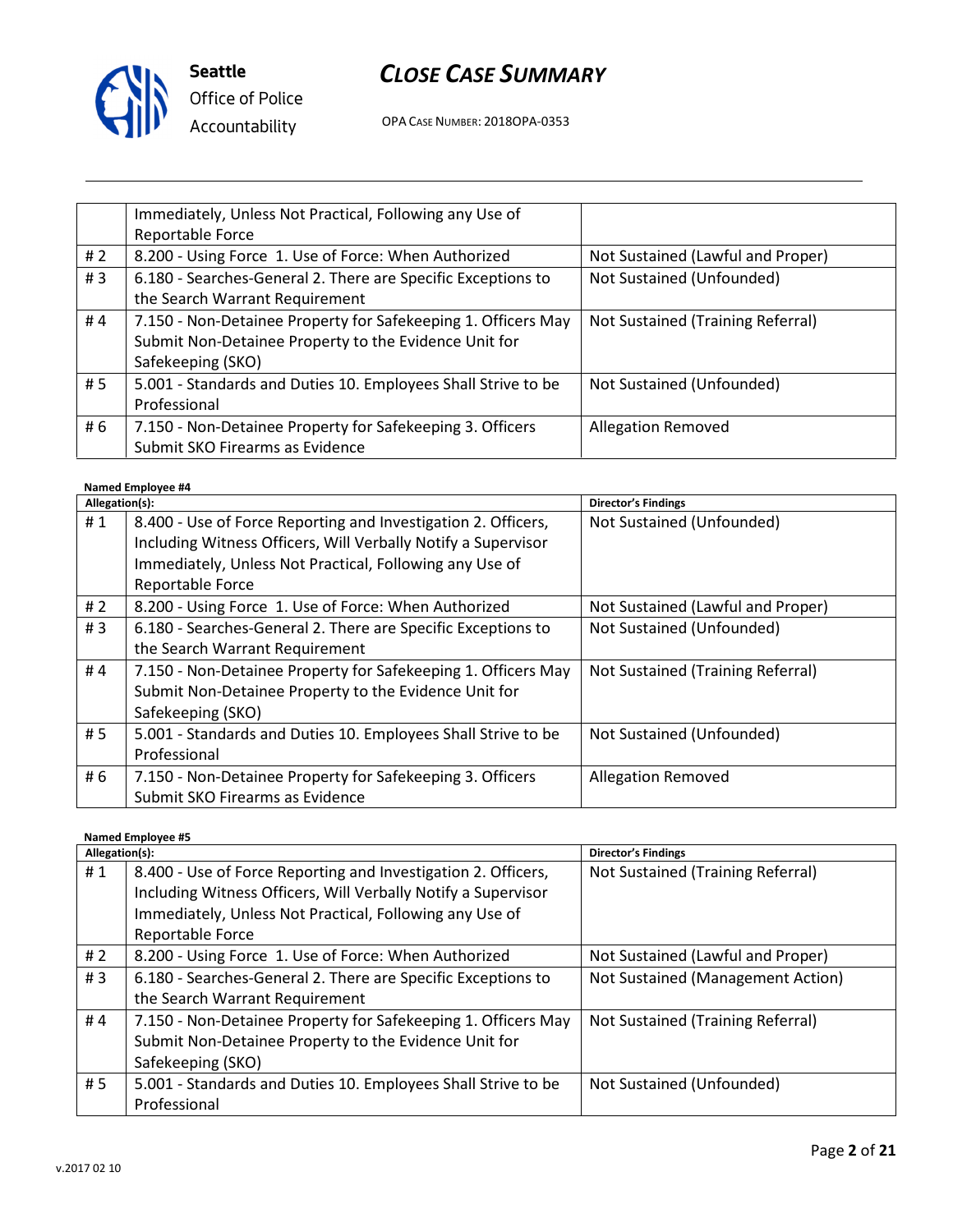

# CLOSE CASE SUMMARY

OPA CASE NUMBER: 2018OPA-0353

| #6    | 7.150 - Non-Detainee Property for Safekeeping 3. Officers  | <b>Allegation Removed</b>         |
|-------|------------------------------------------------------------|-----------------------------------|
|       | Submit SKO Firearms as Evidence                            |                                   |
| - # 7 | 16.090 - In-Car and Body-Worn Video 5. Employees Recording | Not Sustained (Training Referral) |
|       | <b>Police Activity</b>                                     |                                   |

#### Named Employee #6

| Allegation(s): |                                                                                                                                                                                                               | <b>Director's Findings</b>        |
|----------------|---------------------------------------------------------------------------------------------------------------------------------------------------------------------------------------------------------------|-----------------------------------|
| #1             | 8.400 - Use of Force Reporting and Investigation 2. Officers,<br>Including Witness Officers, Will Verbally Notify a Supervisor<br>Immediately, Unless Not Practical, Following any Use of<br>Reportable Force | Not Sustained (Training Referral) |
| #2             | 8.400 - Use of Force Reporting and Investigation 1. Officers<br>Shall Report All Uses of Force Except De Minimis Force                                                                                        | Not Sustained (Training Referral) |
| #3             | 8.200 - Using Force 1. Use of Force: When Authorized                                                                                                                                                          | Not Sustained (Lawful and Proper) |
| #4             | 6.180 - Searches-General 2. There are Specific Exceptions to<br>the Search Warrant Requirement                                                                                                                | Not Sustained (Unfounded)         |
| # 5            | 7.150 - Non-Detainee Property for Safekeeping 1. Officers May<br>Submit Non-Detainee Property to the Evidence Unit for<br>Safekeeping (SKO)                                                                   | Not Sustained (Training Referral) |
| # 6            | 5.001 - Standards and Duties 10. Employees Shall Strive to be<br>Professional                                                                                                                                 | Not Sustained (Unfounded)         |
| #7             | 7.150 - Non-Detainee Property for Safekeeping 3. Officers<br>Submit SKO Firearms as Evidence                                                                                                                  | <b>Allegation Removed</b>         |

#### Named Employee #7

| Allegation(s): |                                                               | <b>Director's Findings</b>        |
|----------------|---------------------------------------------------------------|-----------------------------------|
| #1             | 8.400 - Use of Force Reporting and Investigation 2. Officers, | Not Sustained (Unfounded)         |
|                | Including Witness Officers, Will Verbally Notify a Supervisor |                                   |
|                | Immediately, Unless Not Practical, Following any Use of       |                                   |
|                | Reportable Force                                              |                                   |
| # $2$          | 8.200 - Using Force 1. Use of Force: When Authorized          | Not Sustained (Lawful and Proper) |
| #3             | 6.180 - Searches-General 2. There are Specific Exceptions to  | Not Sustained (Management Action) |
|                | the Search Warrant Requirement                                |                                   |
| #4             | 7.150 - Non-Detainee Property for Safekeeping 1. Officers May | Not Sustained (Unfounded)         |
|                | Submit Non-Detainee Property to the Evidence Unit for         |                                   |
|                | Safekeeping (SKO)                                             |                                   |
| # 5            | 6.220 - Voluntary Contacts, Terry Stops & Detentions 1. Terry | Not Sustained (Lawful and Proper) |
|                | Stops are Seizures and Must Be Based on Reasonable            |                                   |
|                | Suspicion in Order to be Lawful                               |                                   |
| # 6            | 5.001 - Standards and Duties 10. Employees Shall Strive to be | Not Sustained (Unfounded)         |
|                | Professional                                                  |                                   |
| #7             | 7.150 - Non-Detainee Property for Safekeeping 3. Officers     | Not Sustained (Unfounded)         |
|                | Submit SKO Firearms as Evidence                               |                                   |
| # 8            | 16.090 - In-Car and Body-Worn Video 3. All Employees          | Not Sustained (Training Referral) |
|                | Operating ICV and/or BWV Must be in Uniform                   |                                   |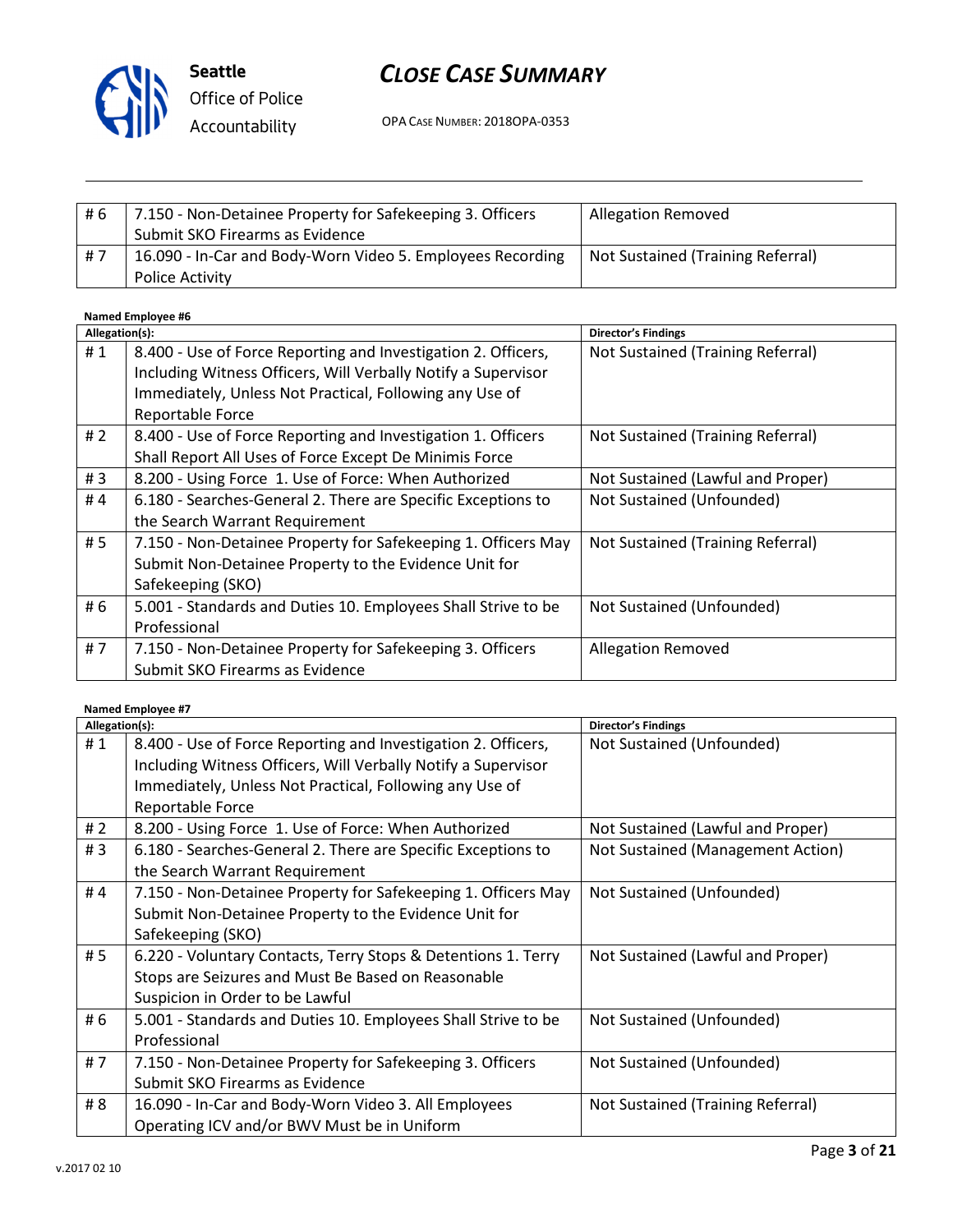

OPA CASE NUMBER: 2018OPA-0353

| #9 | 16.090 - In-Car and Body-Worn Video 5. Employees Recording   Not Sustained (Training Referral) |  |
|----|------------------------------------------------------------------------------------------------|--|
|    | Police Activity                                                                                |  |

| Named Employee #8 |                                                              |                                   |
|-------------------|--------------------------------------------------------------|-----------------------------------|
| Allegation(s):    |                                                              | <b>Director's Findings</b>        |
| #1                | 1.020 - Chain of Command 6. Command Employees Take           | Not Sustained (Lawful and Proper) |
|                   | Responsibility for Every Aspect of Their Command             |                                   |
| #2                | 6.180 - Searches-General 2. There are Specific Exceptions to | Not Sustained (Management Action) |
|                   | the Search Warrant Requirement                               |                                   |
| #3                | 16.090 - In-Car and Body-Worn Video 5. Employees Recording   | Not Sustained (Lawful and Proper) |
|                   | Police Activity                                              |                                   |

This Closed Case Summary (CCS) represents the opinion of the OPA Director regarding the misconduct alleged; and, therefore, sections are written in the first person.

#### EXECUTIVE SUMMARY:

The Complainant alleged that the Named Employees engaged in multiple policy violations when they detained her from inside of her apartment, took her into custody, and seized her firearm.

#### STATEMENT OF FACTS:

Officers responded to a crisis call. It was reported that the Complainant was threatening to shoot herself and was in possession of a firearm. The officers arrived on scene and began engaging in tactical planning. They created a contact team and commenced communications with the Complainant. The Complainant told the officers that she would not speak with them unless they turned off their Body Worn Video (BWV) systems. The officers made the decision to do so to build rapport with the Complainant and to de-escalate the situation. Officers continued to engage with the Complainant for around an hour in order to convince her not to harm herself and to exit the apartment.

At one point, the Complainant placed her unloaded firearm outside of her door in order to convince the officers to leave her alone. She then again closed herself in the apartment. She told the officers that they could take the firearm, which they did. They continued to speak with the Complainant and tried to convince her to leave her apartment. She continually refused to do so. Given the officers' concern that the Complainant presented an ongoing threat to her own safety, the officers decided to grab the Complainant by her arms and pull her from her apartment. The officers took the Complainant into custody and handcuffed her. She was ultimately subjected to an "emergent detention." After the Complainant was taken into custody, the officers justified the warrantless seizure of the Complainant from her residence by citing to "community caretaking."

The Complainant's firearm was submitted to the Evidence Unit and was documented in the General Offense Report. The officers later sought and obtained an Extreme Risk Protection Order (ERPO), which was served on the Complainant. This was purposed to restrict her access to firearms. She later successfully challenged that order in court.

The Complainant claimed to a Department supervisor that the Named Employees engaged in multiple policy violations. The matter was referred to OPA and this investigation ensued.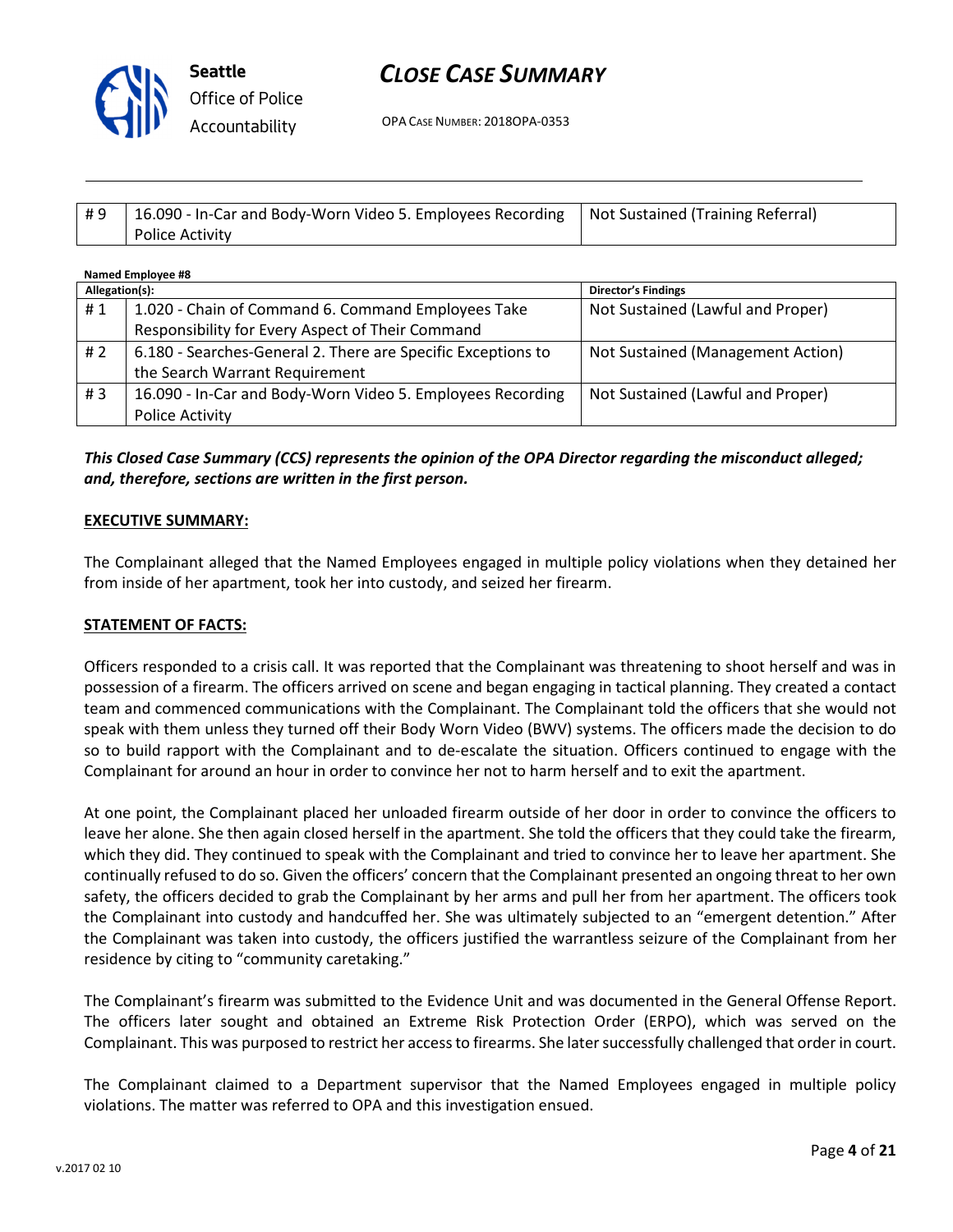

OPA CASE NUMBER: 2018OPA-0353

#### ANALYSIS AND CONCLUSIONS:

#### Named Employee #1 - Allegations #1

## 8.400 - Use of Force Reporting and Investigation 2. Officers, Including Witness Officers, Will Verbally Notify a Supervisor Immediately, Unless Not Practical, Following any Use of Reportable Force

After she was detained, the Complainant was handcuffed. Pursuant to her request, she was brought back into her apartment to get some of her things and, while inside, engaged in a continuous conversation with various officers. She became emotional at that time. At one point, the Complainant sat down on the ground. The officers continued to try to reason with her to leave the apartment. At one point, she stated: "the handcuffs, they're hurting me, they're bothering me." NE#2 responded to her and stated that he would check her handcuffs. He looked at them and said: "They're very loose, they can't be hurting you." She then told the officers that she had never been in handcuffs before. She did not complain again of pain and never complained of any injury.

NE#1, NE#2, NE#3, NE#5, and NE#6 were all in the residence at the time the Complainant stated that the handcuffs were hurting her. All of these officers were in her immediate vicinity and all, except for NE#6, acknowledged hearing the complaint at the time. However, none of these officers reported her statement to a supervisor.

NE#6 was the officer who handcuffed the Complainant. He told OPA that he recalled NE#1 reporting the complaint of pain to a supervisor. NE#1 also remembered doing so but could not identify which supervisor he reported the complaint to. NE#7 denied being aware of the complaint. OPA also interviewed the officers' Sergeant who did not recall ever being informed of the complaint of pain.

Notably, a review of the BWV indicated that NE#1 and NE#6 spoke about reporting the complaint of pain and NE#1 told NE#6 that he would report it to their Sergeant. They both approached the Sergeant, who was speaking to other officers. NE#1 then told NE#6 that they would speak to the Sergeant at the precinct. There is no indication that either officer ever later reported this complaint of pain to the Sergeant.

SPD Policy 8.400-POL-2 requires officers, including witness officers, to verbally notify a supervisor immediately, unless not practical, following any use of reportable force. For the purpose of this policy (and the Department's use of force policy, generally), a complaint of pain constitutes a Type I use of force that must be immediately reported to a supervisor.

All of these officers had an independent obligation to report this complaint of pain to a supervisor. However, none of them did so. These failures constituted violations of policy. However, for several reasons, I recommend Training Referrals rather than Sustained findings. First, whether the Complainant was actually making a complaint of pain was unclear. She stated that the handcuffs were hurting her and then quickly followed that by stating that they were bothering her. She never exclaimed in pain or repeated her complaint. Second, when NE#2 checked the handcuffs, they were clearly loose and, as a practical matter, were almost certainly not actually causing the Complainant pain. Indeed, shortly after NE#2 checked the handcuffs, she stated that she had never been in handcuffs before. I believe that the shock of being in handcuffs and the uncomfortable nature of handcuffs was what she was complaining about, not any true pain. Third, the Complainant made numerous complaints regarding the officers' conduct. As such, it would not have been unreasonable for the officers, who were continuously trying to convince her to cooperate with them, to have not registered her complaint regarding the handcuffs. I counsel these officers to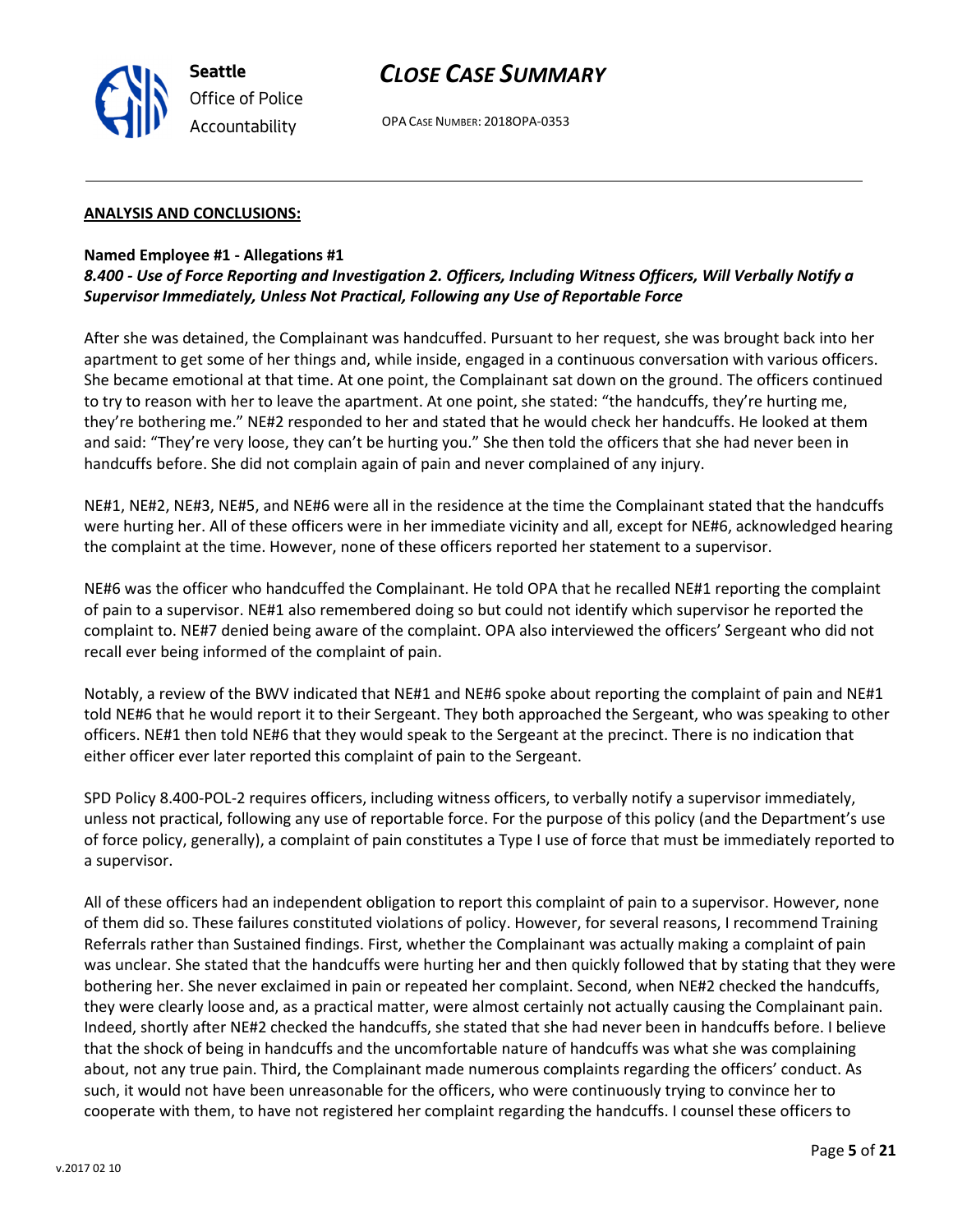

OPA CASE NUMBER: 2018OPA-0353

properly report such complaints moving forward. Future unexcused failures to report will likely result in Sustained findings.

• Training Referral: NE#1, NE#2, NE#3, NE#5, and NE#6 should receive additional training concerning SPD Policy 8.400-POL-2 and the requirement that they report complaints of pain to a supervisor. These officers should be counseled concerning their failure to do so in this case and should be instructed to more closely comply with this policy moving forward. These officers should be informed that future unexcused failures to report force and/or complaints of pain will likely result in Sustained findings. This retraining and associated counseling should be documented and this documentation should be maintained in an appropriate database.

### Recommended Finding: Not Sustained (Training Referral)

### Named Employee #1 - Allegation #2 8.200 - Using Force 1. Use of Force: When Authorized

The Complainant alleged that she was subjected to excessive force. Specfically, the Complainant contended that she was shoved against a wall.

SPD Policy 8.200(1) requires that force used by officers be reasonable, necessary and proportional. Whether force is reasonable depends "on the totality of the circumstances" known to the officers at the time of the force and must be balanced against "the rights of the subject, in light of the circumstances surrounding the event." (SPD Policy 8.200(1).) The policy lists a number of factors that should be weighed when evaluating reasonableness. (See id.) Force is necessary where "no reasonably effective alternative appears to exist, and only then to the degree which is reasonable to effect a lawful purpose." (Id.) Lastly, the force used must be proportional to the threat posed to the officer. (Id.)

Based on OPA's review of the video, there is no evidence that she was shoved against a wall or, for that matter, that she was subjected to excessive force. The only force applied was that used to grab her arms to pull her from the apartment, to handcuff her, and to hold on to her arms during portions of her detention. This force was de minimis. Moreover, as the officers made the decision to detain her for a medical evaluation, the force used to grab her arms and the application of handcuffs to secure her person while they waited for the ambulance to arrive was reasonable, necessary, and proportional, and, thus, consistent with SPD policy.

For these reasons, I recommend that this allegation be Not Sustained – Lawful and Proper as against NE#1, NE#2, NE#3, NE#4, NE#5, NE#6, and NE#7.

Recommended Finding: Not Sustained (Lawful and Proper)

### Named Employee #1 - Allegation #3 6.180 - Searches-General 2. There are Specific Exceptions to the Search Warrant Requirement

NE#2 and NE#5 were the officers that effectuated the seizure of the Complainant when she was standing in the threshold of her apartment. In addition, the seizure was ordered by NE#7, and NE#8 was the on-scene supervisor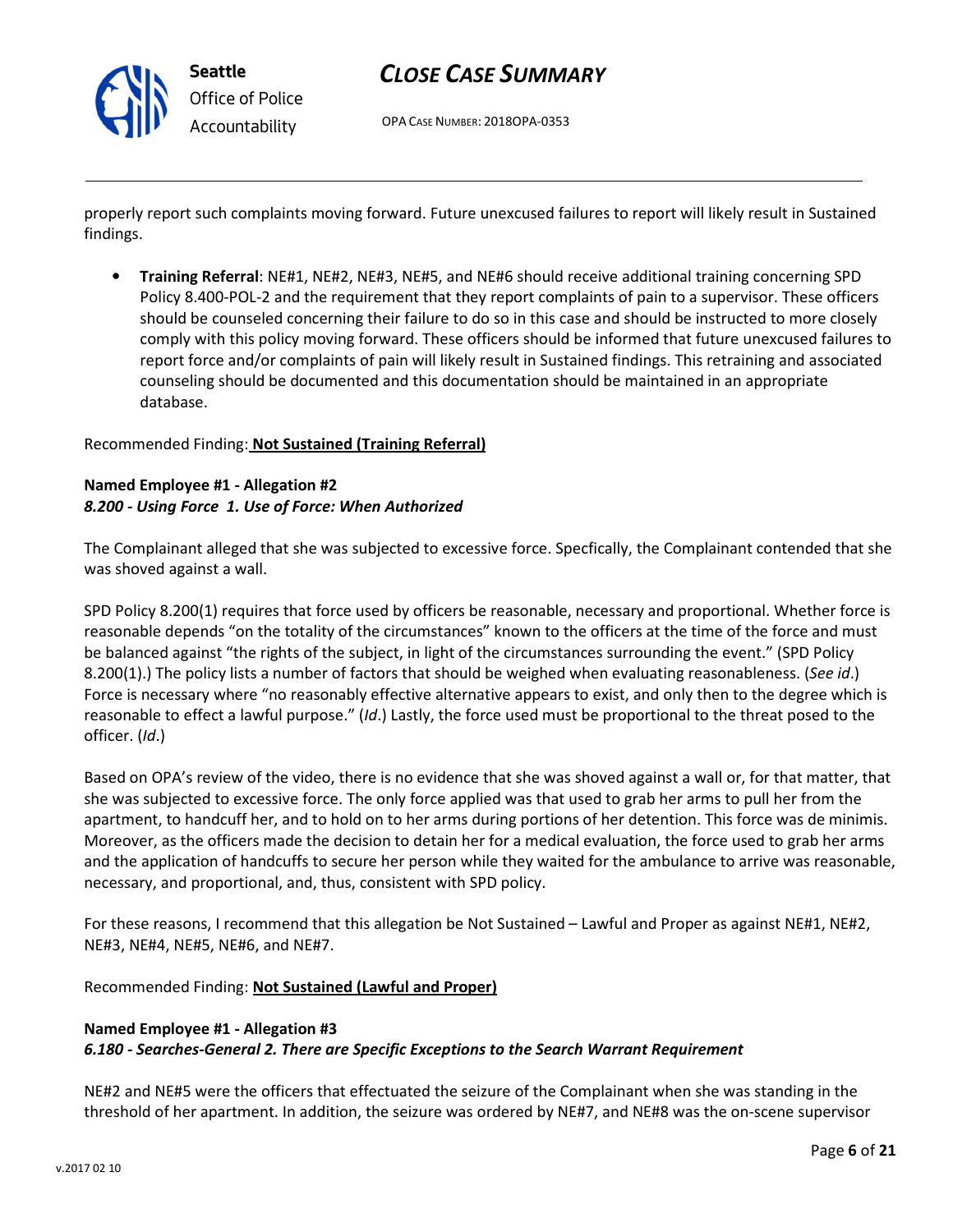

OPA CASE NUMBER: 2018OPA-0353

who authorized that decision. This seizure is discussed more fully in the context of those officers. NE#4 did not appear to have ever entered the apartment.

Numerous officers, including NE#1, NE#3, and NE#6 entered the Complainant's apartment. At the time that she was taken into custody, the Complainant told the officers that she wanted to put clothes on. NE#5 asked her what she needed and she asked to go inside. Those officers then went inside of the apartment with her and facilitated her getting additional clothing. They remained in the apartment with her until medical assistance arrived. During that time, they addressed her complaints, tried to reassure her that she was going to get help, and empathized with her. At one point, she told the officers that she did not have any other firearms and that they could search her residence. The officers told her that they did not want to search her personal space and, in fact, did not do so.

At their OPA interviews, several of these officers articulated that they entered the apartment based on the community caretaking exception to the search warrant. However, as discussed more fully below, that is not an exception that is recognized in the Department's policy. That being said, this issue is academic, as I find that the entry into the apartment with the Complainant was not actually a search. As such, whether the entry was justified by an exception to the search warrant is irrelevant.

As such, I recommend that this allegation be Not Sustained – Unfounded as against NE#1, NE#3, and NE#6.

### Recommended Finding: Not Sustained (Unfounded)

#### Named Employee #1 - Allegations #4

## 7.150 - Non-Detainee Property for Safekeeping 1. Officers May Submit Non-Detainee Property to the Evidence Unit for Safekeeping (SKO)

SPD Policy 7.150-POL-1 states that "officers may submit non-detainee property to the Evidence Unit for safekeeping." This policy explains that: "The Evidence Unit will accept non-evidentiary items as safekeeping when the owner of the property is known but is unable to retain the property." (SPD Policy 7.150-POL-1.) SPD Policy 7.150- POL-3 sets forth when firearms are submitted to the Evidence Unit for safekeeping. The policy instructs that where this occurs, the submitting officer must complete a "1.17 Evidence and Property Release Authorization releasing the firearm to the owner at the time the firearm is submitted."

The Complainant asserted that her firearm was unlawfully seized during the incident. However, the Department video that captured this incident refutes that allegation. The video establishes that the Complainant voluntarily relinquished control over her firearm when she placed it outside of her doorway, told the officers that they could take it, and then closed her door.

The firearm was, in fact, taken into custody. This was memorialized in the General Offense Report. Moreover, the firearm was placed into safekeeping with the Evidence Unit as contemplated in SPD Policy 7.150-POL-1. While this was appropriate, none of the officers took any of the following steps: photograph the property prior to submittal as required by SPD Policy 7.150-TSK-1(2); or complete and provide the Complainant with a SKO tag after submittal as required by SPD Policies  $7.150 - TSK-1(3) - (4)$  and  $7.150 - POL-3$ .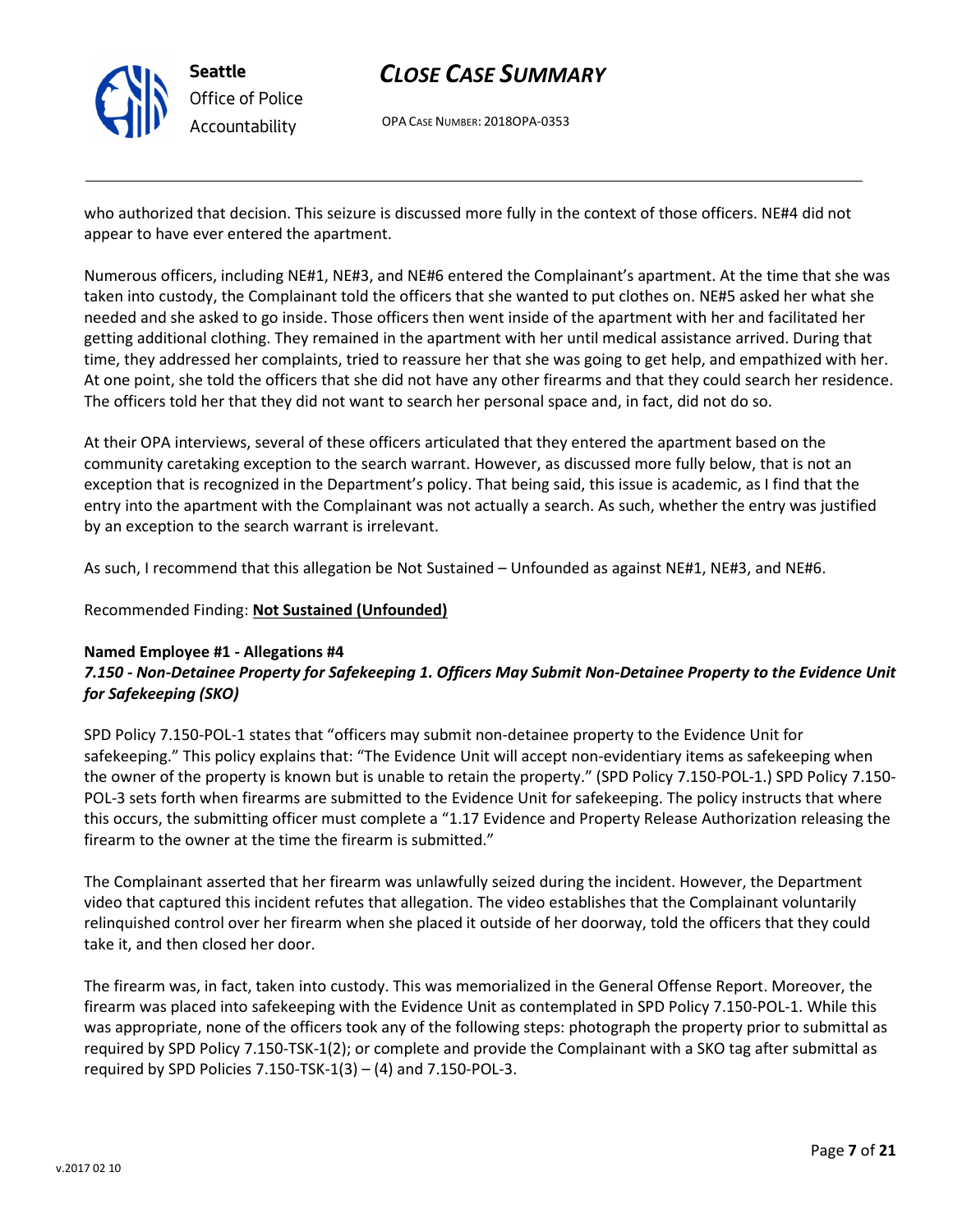

# CLOSE CASE SUMMARY

OPA CASE NUMBER: 2018OPA-0353

While NE#1 completed the section of the General Offense Report concerning the submission of the firearm into evidence, neither he nor any of the other involved officers recalled who actually provided the firearm to the Evidence Unit.

Ultimately, the failure to take the steps outlined above was contrary to policy. That being said, I do not believe that this warrants a sustained finding for two main reasons. First, the non-compliance with the specific requirements of this policy constitutes a mistake instead of misconduct that is better addressed by training rather than discipline. Second, this was a unique case in that the officers served the Complainant with an Extreme Risk Protection Order (ERPO), which was purposed to restrict her access to firearms. It seems counter-intuitive that the officers would serve her with a ERPO and, at the same time, provide her with a form providing for the release of her weapon to her. Based on the above, instead of Sustained findings, I issue the below Training Referrals. Moreover, I issue these Training Referrals to NE#1, NE#2, NE#3, NE#4, NE#5, NE#6. I do not issue it against NE#7, as he was a Sergeant on the date in question, and I do not believe that there was an expectation that he would have entered the firearm into evidence.

• Training Referral: NE#1, NE#2, NE#3, NE#4, NE#5, and NE#6 should receive retraining from their chains of command on the elements of SPD Policies 7.150-POL-1, 7.150-POL-3, and 7.150-TSK-1. These officers should be specifically reminded of the obligations to photograph evidence that it being placed into safekeeping, as well as to complete a SKO form and to provide that form to the property owner. These officers should be counseled to more closely comply with this policy moving forward. This retraining and associated counseling should be documented and this documentation should be maintained in an appropriate database.

## Recommended Finding: Not Sustained (Training Referral)

## Named Employee #1 - Allegation #5 5.001 - Standards and Duties 10. Employees Shall Strive to be Professional

The Complainant alleged that the Named Employees engaged in unprofessional behavior, including subjecting her to "verbal abuse."

SPD Policy 5.001-POL-9 requires that SPD employees "strive to be professional at all times." The policy further instructs that "employees may not engage in behavior that undermines public trust in the Department, the officer, or other officers." (SPD Policy 5.001-POL-9.) The policy further states the following: "Any time employees represent the Department or identify themselves as police officers or Department employees, they will not use profanity directed as an insult or any language that is derogatory, contemptuous, or disrespectful toward any person." (Id.) Lastly, the policy instructs Department employees to "avoid unnecessary escalation of events even if those events do not end in reportable uses of force." (Id.)

During its investigation, OPA reviewed the Department video relating to this case. From that review, there is no indication that any of the officers verbally abused the Complainant or that they engaged in any type of unprofessional behavior. To the contrary, OPA believes that the Named Employees conducted themselves commendably in a very challenging situation. For these reasons, I recommend that this allegation be Not Sustained – Unfounded as against NE#1, NE#2, NE#3, NE#4, NE#5, NE#6, and NE#7.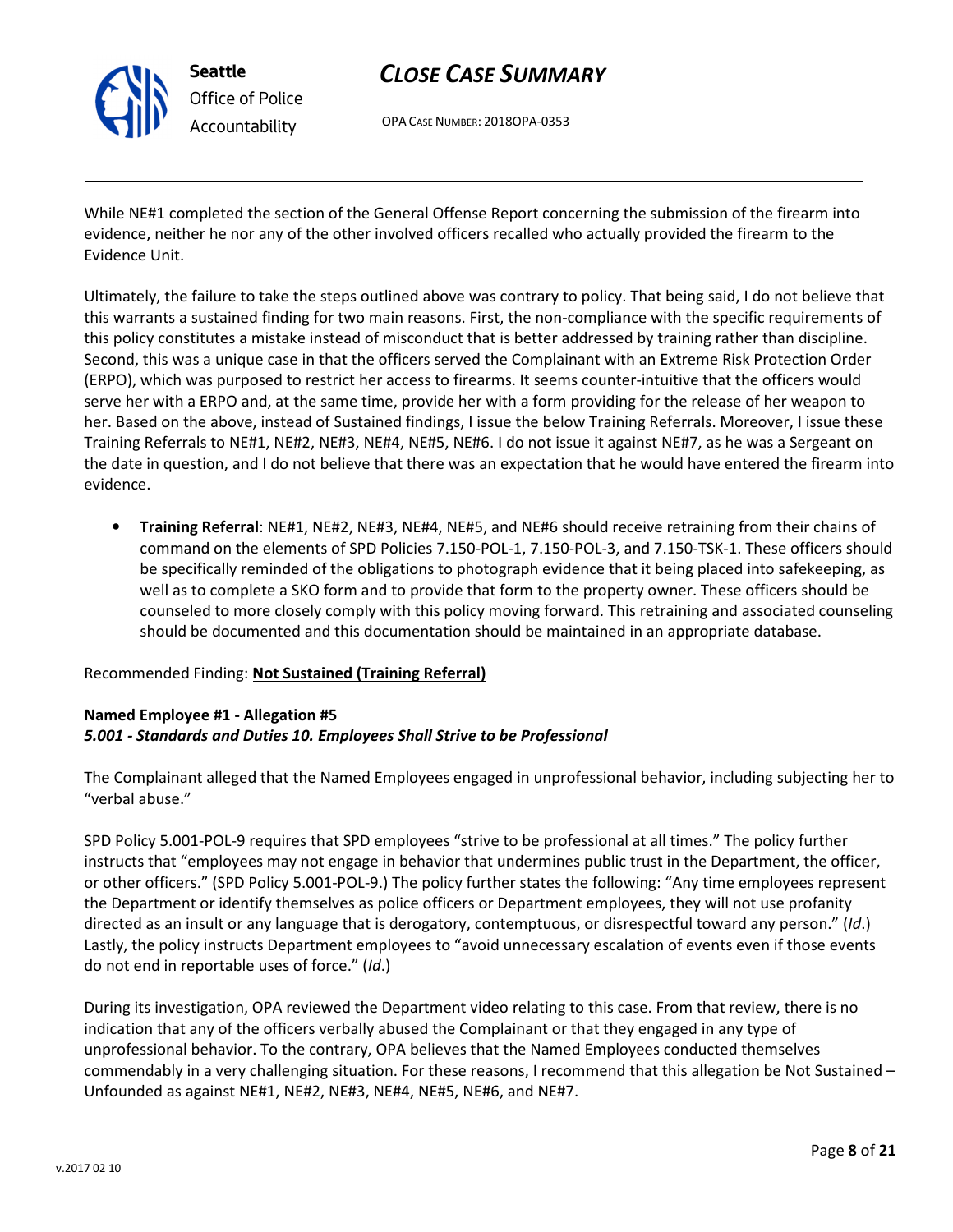

OPA CASE NUMBER: 2018OPA-0353

#### Recommended Finding: Not Sustained (Unfounded)

#### Named Employee #1 - Allegation #6 7.150 - Non-Detainee Property for Safekeeping 3. Officers Submit SKO Firearms as Evidence

This allegation is discussed in the context of SPD Policy 7.150-POL-1. (See Named Employee #1, Allegation #4.) As such, I find that it is duplicative and I recommend that it be removed against all of the Named Employees.

#### Recommended Finding: Allegation Removed

### Named Employee #2 - Allegations #1 8.400 - Use of Force Reporting and Investigation 1. Officers Shall Report All Uses of Force Except De Minimis Force

For the same reasons as stated above (see Named Employee #1, Allegation #1), I recommend that this allegation be Not Sustained and refer to the above Training Referral. (Id.)

Recommended Finding: Not Sustained (Training Referral)

### Named Employee #2 - Allegation #2 8.200 - Using Force 1. Use of Force: When Authorized

For the same reasons as stated above (see Named Employee #1, Allegation #2), I recommend that this allegation be Not Sustained – Lawful and Proper.

Recommended Finding: Not Sustained (Lawful and Proper)

## Named Employee #2 - Allegation #3 6.180 - Searches-General 2. There are Specific Exceptions to the Search Warrant Requirement

NE#2 and NE#5 were the officers who grabbed the Complainant's arms and pulled her from her apartment. They did so when they got the cue from NE#7, who was a supervisor. Moreover, as NE#8 was the overall scene commander, he was ultimately responsible for the officers' actions in this regard.

At the time she was seized, the Complainant was on the threshold of her apartment. This is established by the Department video of the incident. As such, for this seizure and the entry into the Complainant's residence to have been legal, it must have been justified by a warrant or, where no warrant existed, by an exception from the general warrant requirement. State v. Holeman, 103 Wn.2d 426, 693 P.2d 89 (1985). Here, it is not disputed that there was no warrant for the Complainant's seizure. Whether an exception to the warrant requirement applied is discussed below.

Here, virtually all of the Named Employees contended that the seizure was permitted based on the "community caretaking" exception to the warrant requirement. Notably, community caretaking is not mentioned in SPD Policy 6.180. However, community caretaking is specifically referenced in other portions of the SPD Manual. (See SPD Policies 5.001; 6.140-POL-5; 7.010-POL-7; 15.215-POL-3; 16.110-POL-5(4).) This suggests to OPA that the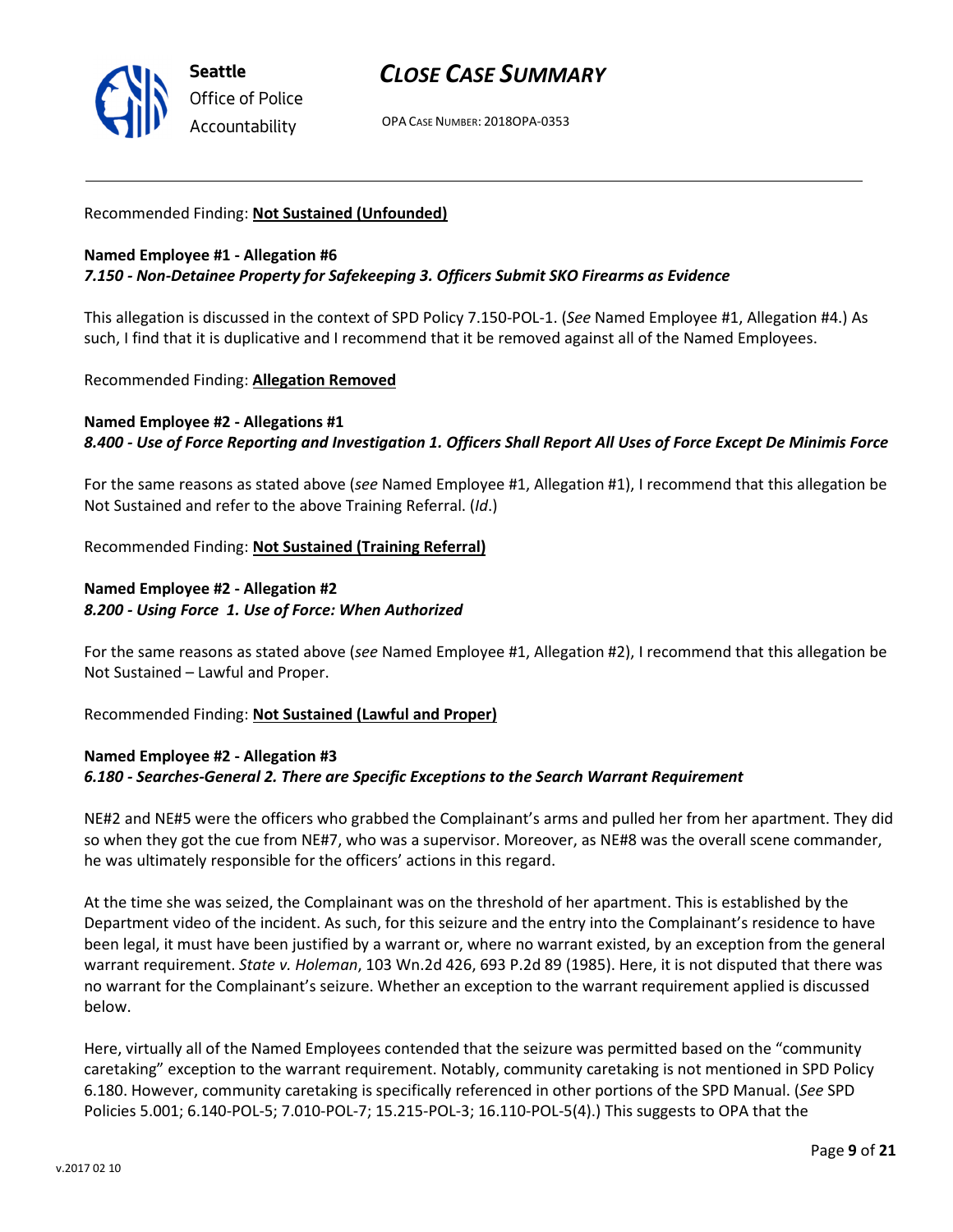

OPA CASE NUMBER: 2018OPA-0353

Department made a conscious decision not to include such an exception in the policy. This is confusing given that this exception exists in Washington State law.

SPD Policy 6.180-POL-2(b) permits an entry based on exigent circumstances; however, while the policy states that this exception applies to "emergency conditions," it expressly limits it to cases where "there is probable cause to believe that delay in getting a warrant would result in the loss of evidence, escape of the suspect, or harm to police or public." This is synonymous with the "hot pursuit" exception recognized in Washington State law.

The community caretaking exception (also referred to as the Emergency Doctrine) is different and applies where the need to protect or preserve life, avoid serious injury, or protect property in danger of damage justifies an entry that would otherwise be illegal absent an emergency. This exception does not necessarily need to be supported by facts amounting to probable cause – it simply requires the officer's perceiving of a need to render aid or assistance. Further, while this exception permits the entry, it does not provide an additional basis for a search once inside of the residence.

I believe that the officers "entry" into the residence when they pulled the Complainant over the threshold would have been justified by the community caretaking exception to the warrant requirement. However, their conduct does not fit under any of the exceptions outlined in SPD's policy. As such, even though they acted consistent with Washington State law, they technically violated Department policy. This is an unfair and illogical outcome and one that OPA refuses to countenance.

As such, instead of issuing a Sustained finding to officers who OPA believes did the right and lawful thing, I recommend that this allegation be Not Sustained – Management Action Recommendation as against NE#2, NE#5, NE#7, and NE#8.

• Management Action Recommendation: SPD should modify SPD Policy 6.180-POL-2 to include the community caretaking/Emergency Doctrine exception to the search warrant requirement. The Department should define this exception as set forth in caselaw.

Recommended Finding: Not Sustained (Management Action)

#### Named Employee #2 - Allegations #4

## 7.150 - Non-Detainee Property for Safekeeping 1. Officers May Submit Non-Detainee Property to the Evidence Unit for Safekeeping (SKO)

For the same reasons as stated above (see Named Employee #1, Allegation #4), I recommend that this allegation be Not Sustained and refer to the above Training Referral. (Id.)

Recommended Finding: Not Sustained (Training Referral)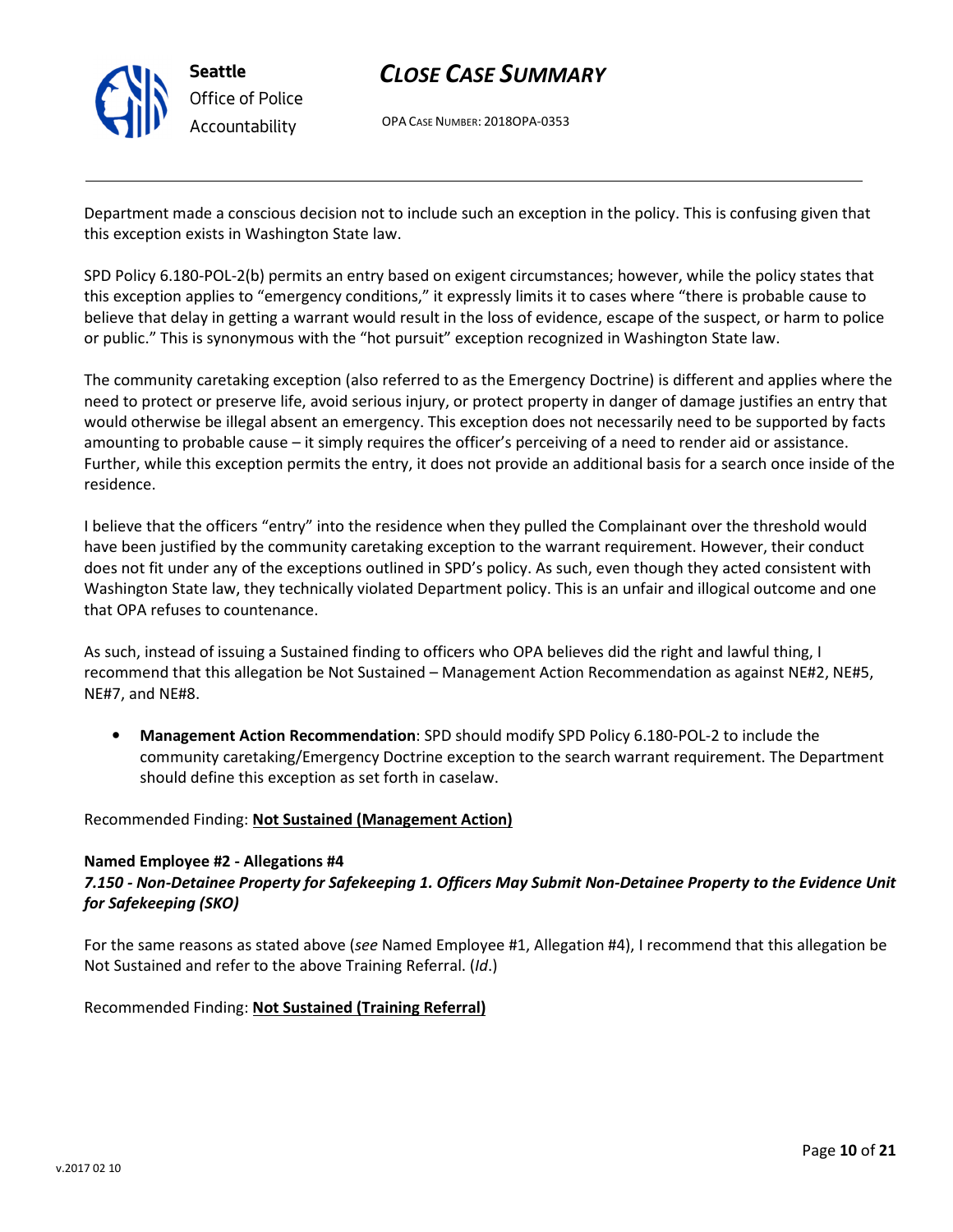

OPA CASE NUMBER: 2018OPA-0353

## Named Employee #2 - Allegation #5 6.220 - Voluntary Contacts, Terry Stops & Detentions 1. Terry Stops are Seizures and Must Be Based on Reasonable Suspicion in Order to be Lawful

The Complainant alleged that she was unlawfully detained by the Named Employees.

SPD Policy 6.220-POL-1 governs Terry stops and stands for the proposition that Terry stops are seizures of an individual and, as such, must be based on reasonable suspicion in order to be lawful. SPD Policy defines a Terry stop as: "A brief, minimally invasive seizure of a suspect based upon articulable reasonable suspicion in order to investigate possible criminal activity." (SPD Policy 6.220-POL-2(b).) SPD Policy further defines reasonable suspicion as: "Specific, objective, articulable facts, which, taken together with rational inferences, would create a wellfounded suspicion that there is a substantial possibility that a subject has engaged, is engaging or is about to engage in criminal conduct." (Id.) Whether a Terry stop is reasonable is determined by looking at "the totality of the circumstances, the officer's training and experience, and what the officer knew before the stop." (Id.) While "[i]nformation learned during the stop can lead to additional reasonable suspicion or probable cause that a crime has occurred," it "cannot provide the justification for the original stop." (Id.)

Here, the officers detained and then took the Complainant into custody because they believed that she presented an ongoing serious danger to her own safety. As such, this was a greater intrusion than a Terry stop. However, an officer is justified in effectuating a seizure under these circumstances where that officer "has reasonable cause to believe that such person is suffering from a mental disorder or substance use disorder and presents an imminent likelihood of serious harm or is in imminent danger because of being gravely disabled." RCW 71.05.153(3)(a)(ii).

Based on the Complainant's behavior, I find that there was sufficient reasonable cause to detain her pursuant to this statute. Notably, they were called to the scene because of the Complainant's threats to shoot herself, she was initially armed with a firearm and potentially had other weapons in her residence, and she appeared to be potentially bordering on crisis at the time. For these reasons, I find that the detention of the Complainant was legally justified and, accordingly, I recommend that this allegation be Not Sustained – Lawful and Proper as against NE#2 and NE#7.

## Recommended Finding: Not Sustained (Lawful and Proper)

## Named Employee #2 - Allegation #6 5.001 - Standards and Duties 10. Employees Shall Strive to be Professional

For the same reasons as stated above (see Named Employee #1, Allegation #5), I recommend that this allegation be Not Sustained – Unfounded.

Recommended Finding: Not Sustained (Unfounded)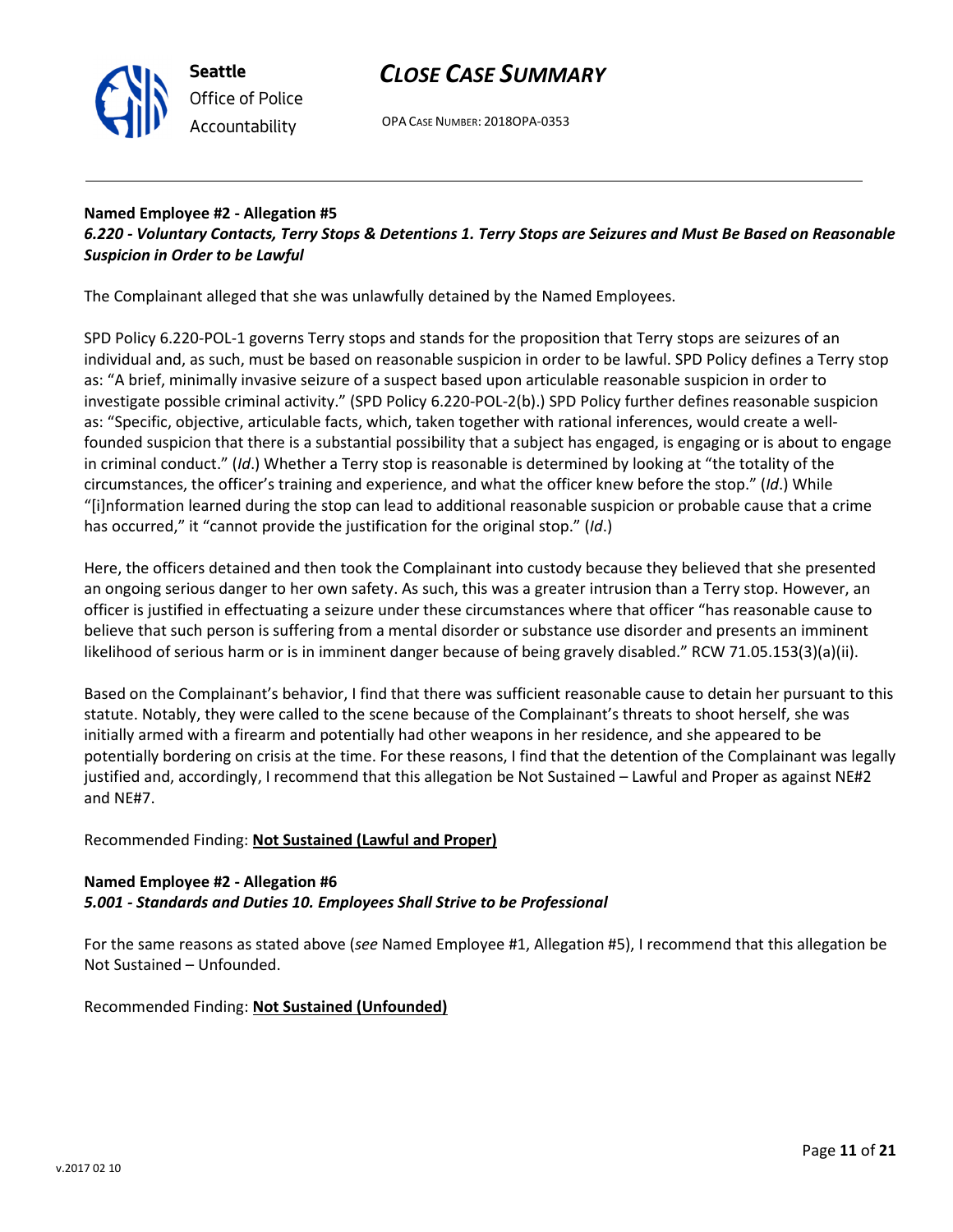

## CLOSE CASE SUMMARY

OPA CASE NUMBER: 2018OPA-0353

### Named Employee #2 - Allegations #7 7.150 - Non-Detainee Property for Safekeeping 3. Officers Submit SKO Firearms as Evidence

For the same reasons as stated above (see Named Employee #1, Allegation #6), I recommend that this allegation be removed.

Recommended Finding: Allegation Removed

## Named Employee #3 - Allegations #1 8.400 - Use of Force Reporting and Investigation 1. Officers Shall Report All Uses of Force Except De Minimis Force

For the same reasons as stated above (see Named Employee #1, Allegation #1), I recommend that this allegation be Not Sustained and refer to the above Training Referral. (Id.)

Recommended Finding: Not Sustained (Training Referral)

### Named Employee #3 - Allegation #2 8.200 - Using Force 1. Use of Force: When Authorized

For the same reasons as stated above (see Named Employee #1, Allegation #2), I recommend that this allegation be Not Sustained – Lawful and Proper.

#### Recommended Finding: Not Sustained (Lawful and Proper)

### Named Employee #3 - Allegation #3 6.180 - Searches-General 2. There are Specific Exceptions to the Search Warrant Requirement

For the same reasons as stated above (see Named Employee #1, Allegation #3), I recommend that this allegation be Not Sustained – Unfounded.

#### Recommended Finding: Not Sustained (Unfounded)

### Named Employee #3 - Allegations #4 7.150 - Non-Detainee Property for Safekeeping 1. Officers May Submit Non-Detainee Property to the Evidence Unit for Safekeeping (SKO)

For the same reasons as stated above (see Named Employee #1, Allegation #4), I recommend that this allegation be Not Sustained and refer to the above Training Referral. (Id.)

## Recommended Finding: Not Sustained (Training Referral)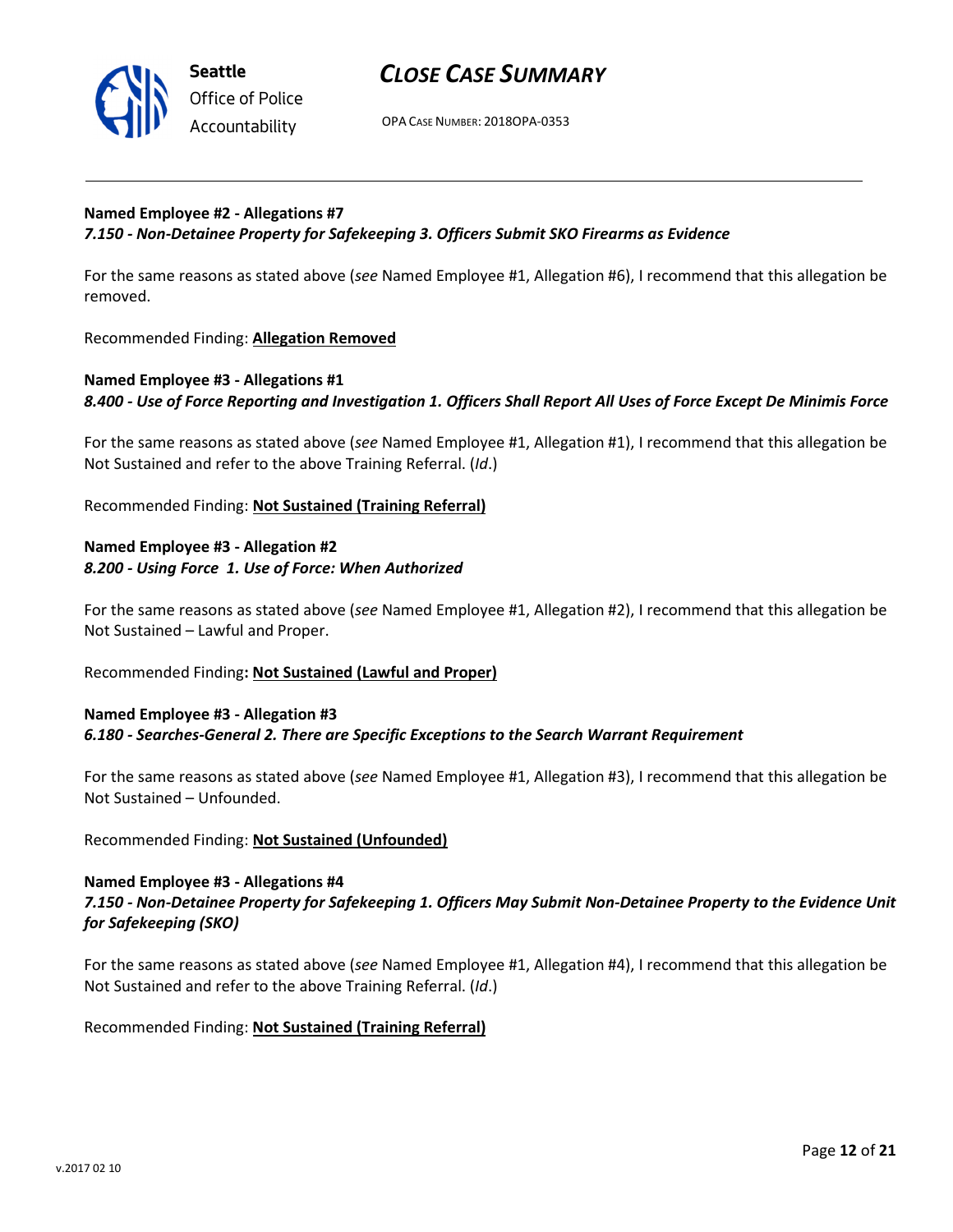

## CLOSE CASE SUMMARY

OPA CASE NUMBER: 2018OPA-0353

## Named Employee #3 - Allegation #5 5.001 - Standards and Duties 10. Employees Shall Strive to be Professional

For the same reasons as stated above (see Named Employee #1, Allegation #5), I recommend that this allegation be Not Sustained – Unfounded.

Recommended Finding: Not Sustained (Unfounded)

## Named Employee #3 - Allegation #6 7.150 - Non-Detainee Property for Safekeeping 3. Officers Submit SKO Firearms as Evidence

For the same reasons as stated above (see Named Employee #1, Allegation #6), I recommend that this allegation be removed.

Recommended Finding: Allegation Removed

## Named Employee #4 - Allegations #1 8.400 - Use of Force Reporting and Investigation 1. Officers Shall Report All Uses of Force Except De Minimis Force

From OPA's review of the BWV, NE#4 does not appear to have been in the Complainant's residence when she made the complaint of pain concerning her handcuffs. This is consistent with NE#4's assertion that he was outside of the residence of that time. As such, I recommend that this allegation be Not Sustained – Unfounded.

#### Recommended Finding: Not Sustained (Unfounded)

## Named Employee #4 - Allegation #2 8.200 - Using Force 1. Use of Force: When Authorized

For the same reasons as stated above (see Named Employee #1, Allegation #2), I recommend that this allegation be Not Sustained – Lawful and Proper.

## Recommended Finding: Not Sustained (Lawful and Proper)

#### Named Employee #4 - Allegation #3 6.180 - Searches-General 2. There are Specific Exceptions to the Search Warrant Requirement

From OPA's review of the BWV, NE#4 does not appear to have entered the Complainant's residence. This is consistent with NE#4's assertion that he was outside of the residence during his time at the scene. As such, I recommend that this allegation be Not Sustained – Unfounded.

Recommended Finding: Not Sustained (Unfounded)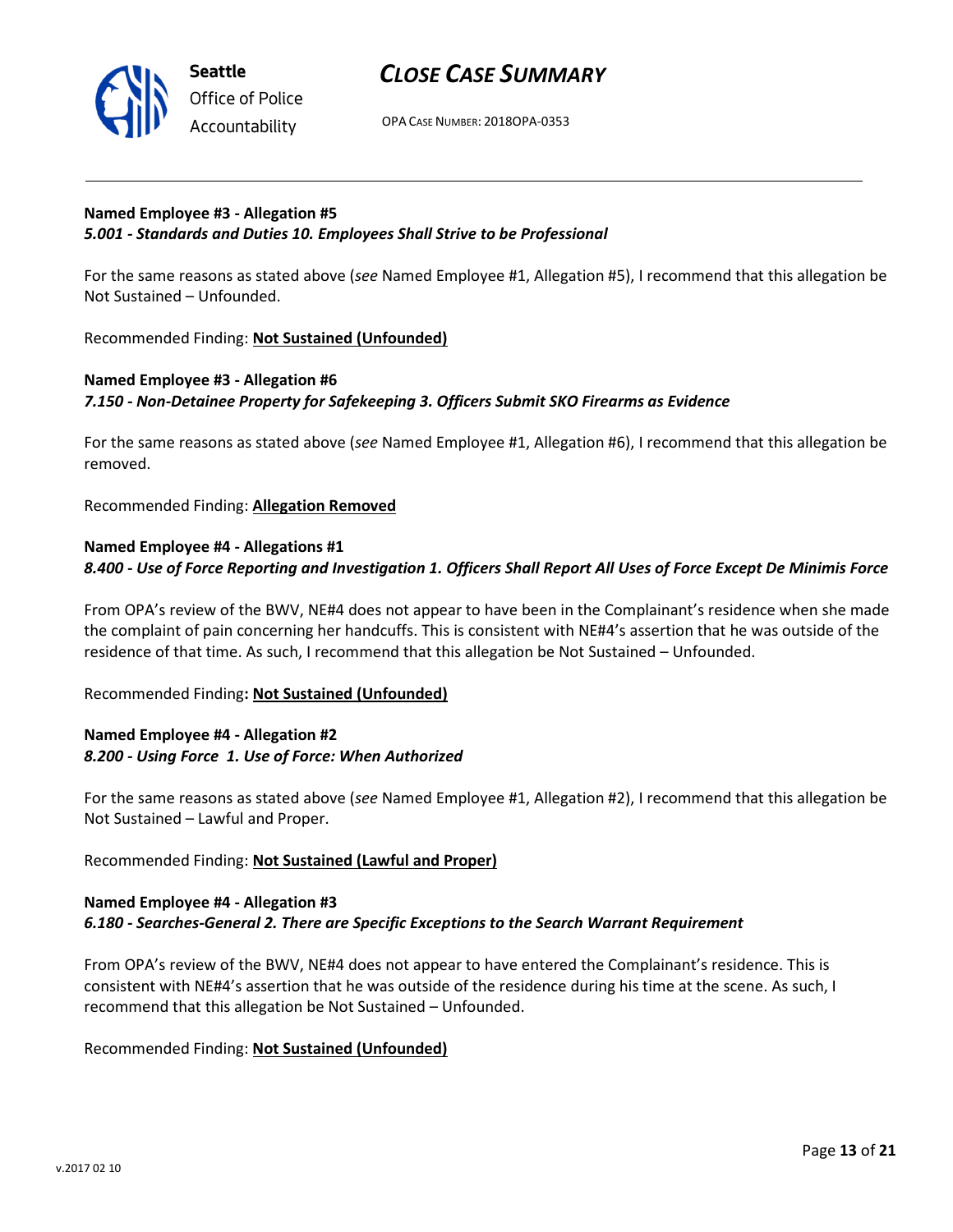

OPA CASE NUMBER: 2018OPA-0353

#### Named Employee #4 - Allegations #4

7.150 - Non-Detainee Property for Safekeeping 1. Officers May Submit Non-Detainee Property to the Evidence Unit for Safekeeping (SKO)

For the same reasons as stated above (see Named Employee #1, Allegation #4), I recommend that this allegation be Not Sustained and refer to the above Training Referral. (Id.)

Recommended Finding: Not Sustained (Training Referral)

### Named Employee #4 - Allegation #5 5.001 - Standards and Duties 10. Employees Shall Strive to be Professional

For the same reasons as stated above (see Named Employee #1, Allegation #5), I recommend that this allegation be Not Sustained – Unfounded.

Recommended Finding: Not Sustained (Unfounded)

#### Named Employee #4 - Allegation #6

7.150 - Non-Detainee Property for Safekeeping 3. Officers Submit SKO Firearms as Evidence

For the same reasons as stated above (see Named Employee #1, Allegation #6), I recommend that this allegation be removed.

Recommended Finding: Allegation Removed

## Named Employee #5 – Allegation #1 8.400 - Use of Force Reporting and Investigation 1. Officers Shall Report All Uses of Force Except De Minimis Force

For the same reasons as stated above (see Named Employee #1, Allegation #1), I recommend that this allegation be Not Sustained and refer to the above Training Referral. (Id.)

#### Recommended Finding: Not Sustained (Training Referral)

#### Named Employee #5 – Allegation #2 8.200 - Using Force 1. Use of Force: When Authorized

For the same reasons as stated above (see Named Employee #1, Allegation #2), I recommend that this allegation be Not Sustained – Lawful and Proper.

#### Recommended Finding: Not Sustained (Lawful and Proper)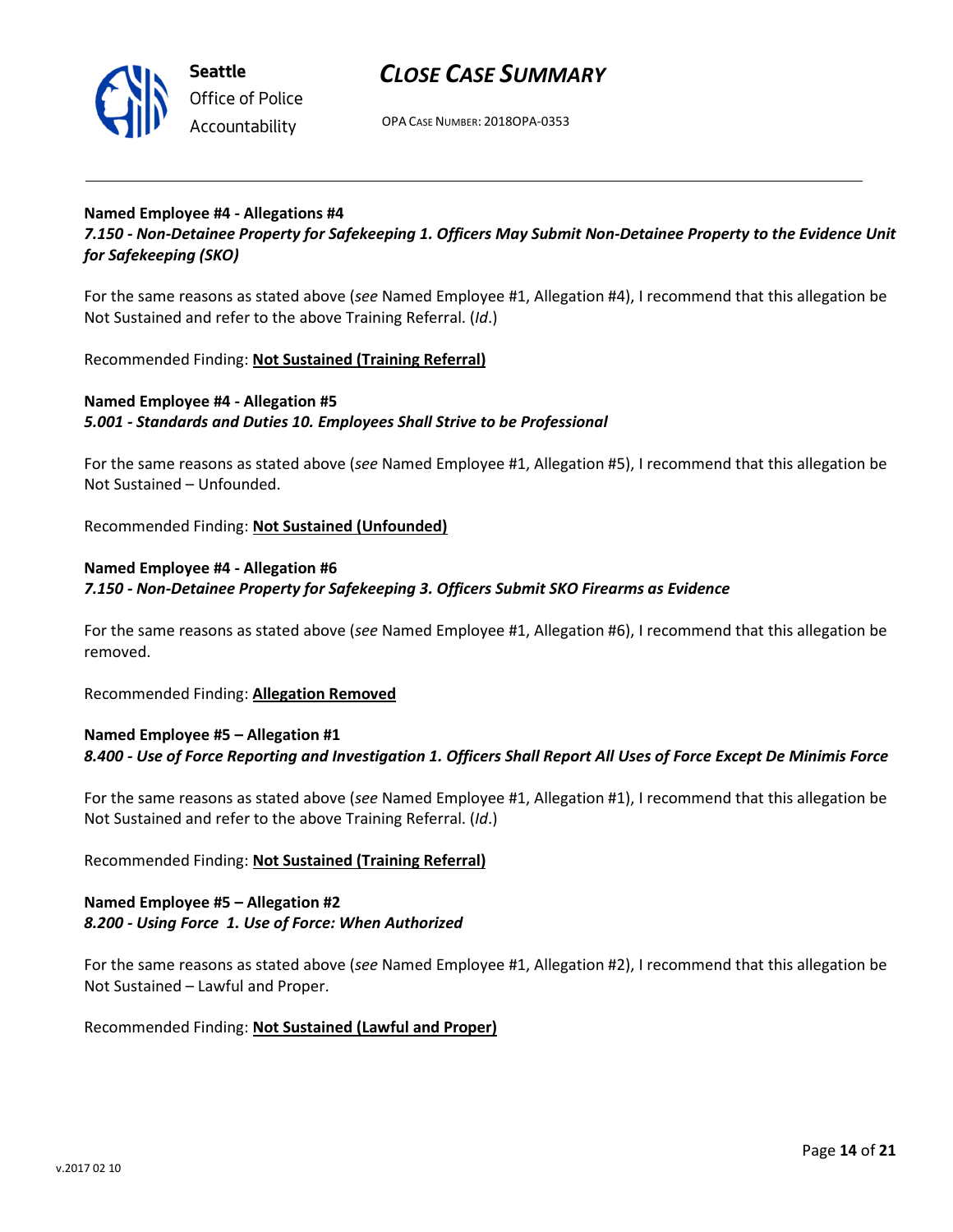

OPA CASE NUMBER: 2018OPA-0353

#### Named Employee #5 – Allegation #3

#### 6.180 - Searches-General 2. There are Specific Exceptions to the Search Warrant Requirement

For the same reasons as stated above (see Named Employee #2, Allegation #3), I recommend that this allegation be Not Sustained and refer to the above Management Action Recommendation. (Id.)

Recommended Finding: Not Sustained (Management Action)

### Named Employee #5 - Allegations #4 7.150 - Non-Detainee Property for Safekeeping 1. Officers May Submit Non-Detainee Property to the Evidence Unit for Safekeeping (SKO)

For the same reasons as stated above (see Named Employee #1, Allegation #4), I recommend that this allegation be Not Sustained and refer to the above Training Referral. (Id.)

Recommended Finding: Not Sustained (Training Referral)

### Named Employee #5 - Allegation #5 5.001 - Standards and Duties 10. Employees Shall Strive to be Professional

For the same reasons as stated above (see Named Employee #1, Allegation #5), I recommend that this allegation be Not Sustained – Unfounded.

Recommended Finding: Not Sustained (Unfounded)

### Named Employee #5 - Allegation #6 7.150 - Non-Detainee Property for Safekeeping 3. Officers Submit SKO Firearms as Evidence

For the same reasons as stated above (see Named Employee #1, Allegation #6), I recommend that this allegation be removed.

#### Recommended Finding: Allegation Removed

#### Named Employee #5 - Allegations #7 16.090 - In-Car and Body-Worn Video 5. Employees Recording Police Activity

SPD Policy 16.090-POL-5 concerns when Department employees are required to record police activity. SPD Policy 16.090-POL-5(b) sets forth the categories of activity that must be recorded, which include: responses to dispatched calls starting before the employee arrives on the scene; traffic and Terry stops; on-view infractions and criminal activity; arrests and seizures; searches and inventories of vehicles, persons, or premises; and questioning victims, suspects, or witnesses.

During its investigation, OPA determined that NE#5 failed to record the totality of his involvement in the incident on In-Car Video (ICV). Instead, he only appeared to record a three-minute video at the conclusion of the incident. At his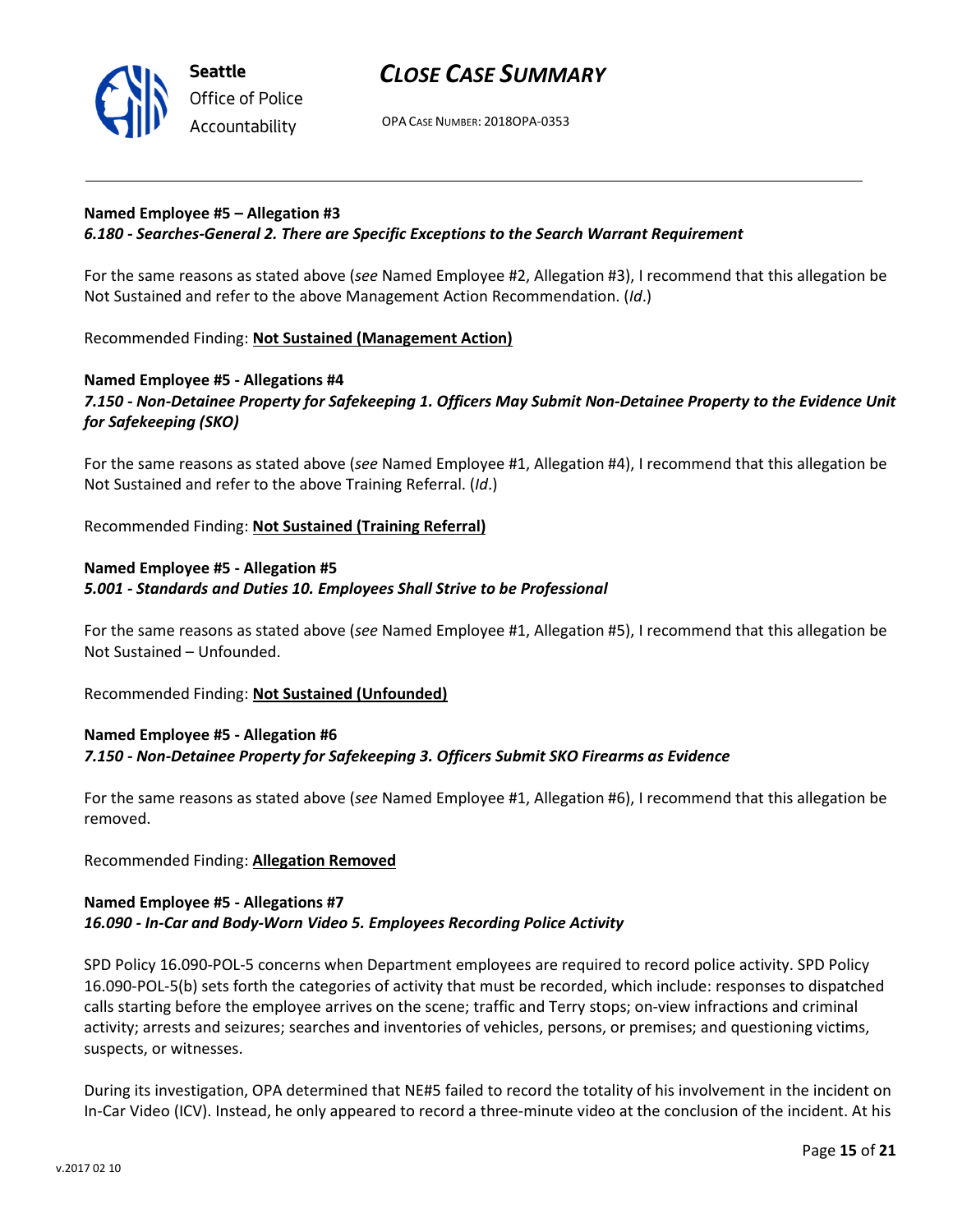

OPA CASE NUMBER: 2018OPA-0353

OPA interview, NE#5 stated that he intended to activate his ICV and that he usually did so during his responses to calls. However, he acknowledged his apparent failure to do so here.

While the NE#5's incomplete recording of this incident constituted a technical violation of policy, I recommend that he receive a Training Referral rather than a Sustained finding for several reasons. First, NE#5 took responsibility for his failure to record at his OPA interview and did not attempt to make any excuses. Second, NE#5 did properly activate his BWV and, thus, recorded the entirety of this incident. Third, at the time of the incident, NE#5 was several floors up in an apartment building. As such, even had his ICV been activated, it would not have recorded video and the audio may likely have been incomplete given his distance from his patrol vehicle. That being said, I counsel NE#5 to ensure closer compliance with this policy moving forward.

• Training Referral: NE#5 should receive additional training concerning the elements of SPD Policy 16.090- POL-5. He should be reminded by his chain of command of the importance of fully recording his response to incidents on both ICV and BWV. NE#5 should also be reminded that, where he fails to do so, he must document and provide the reason for that failure pursuant to SPD Policy 16.090-POL-7. NE#5's chain of command should counsel him to comply with this policy in the future. This retraining and associated counseling should be documented and this documentation should be maintained in an appropriate database.

#### Recommended Finding: Not Sustained (Training Referral)

#### Named Employee #6 – Allegation #1

## 8.400 - Use of Force Reporting and Investigation 2. Officers, Including Witness Officers, Will Verbally Notify a Supervisor Immediately, Unless Not Practical, Following any Use of Reportable Force

For the same reasons as stated above (see Named Employee #1, Allegation #1), I recommend that this allegation be Not Sustained and refer to the above Training Referral. (Id.)

#### Recommended Finding: Not Sustained (Training Referral)

## Named Employee #6 – Allegation #2 8.400 - Use of Force Reporting and Investigation 1. Officers Shall Report All Uses of Force Except De Minimis Force

SPD Policy 8.400-POL-1 requires officers to report all uses of force except for de minimis force. Under SPD policy, a complaint of pain constitutes a Type I use of force that must be reported.

Neither NE#6 nor any other officer completed a Type I force report concerning the Complainant's complaint of pain from her handcuffs. As NE#6 applied the handcuffs, under the circumstances of this case, he would have been responsible for the Type I report. NE#6 stated that he spoke to his Field Training Officer, NE#3, who told him that they would screen the complaint with a Sergeant to see whether a report was needed. NE#6 told OPA that NE#3 further stated that he should hold off on from writing the report until they heard from the Sergeant. From OPA's review of the video, the Sergeant was never notified. This is consistent with what the Sergeant told OPA during his interview.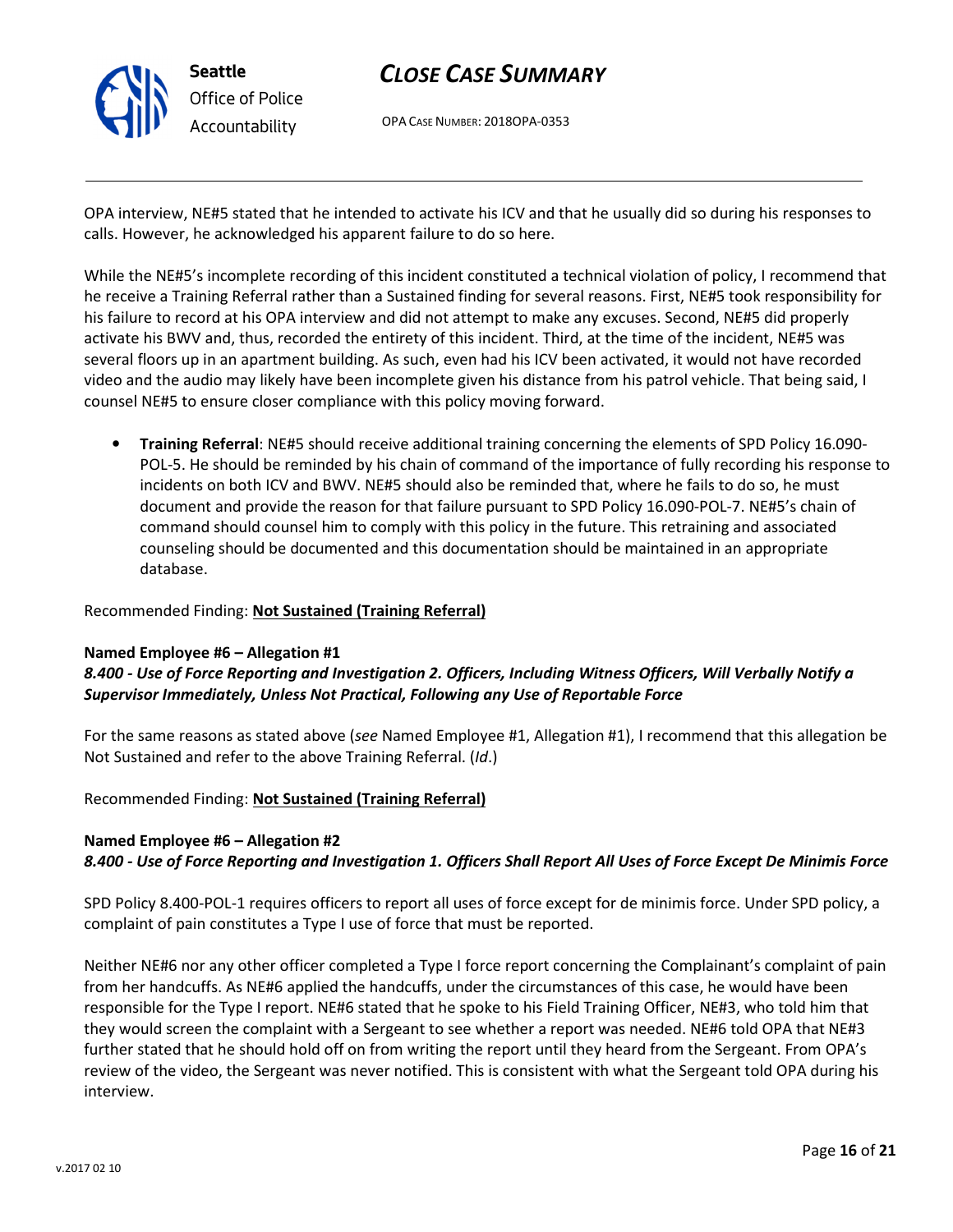

OPA CASE NUMBER: 2018OPA-0353

While I find that this failure to generate a report constituted a violation of policy, I recommend that NE#6 receive a Training Referral instead of a Sustained finding. I base this primarily on the fact that, at the time of the incident, NE#6 was a probationary officer and was still learning. This being said, NE#6 should be mindful to generate such reports when required in the future.

• Training Referral: NE#6 should receive retraining as to SPD Policy 8.400-POL-1. He should be reminded to generate use of force reports when appropriate and should be instructed that a complaint of pain constitutes a Type I use of force that must be documented. NE#6 should be counseled concerning his failure to do so here and should be informed that future incidents of non-reporting will likely result in a Sustained finding. This retraining and associated counseling should be documented and this documentation should be maintained in an appropriate database.

Recommended Finding: Not Sustained (Training Referral)

## Named Employee #6 – Allegation #3 8.200 - Using Force 1. Use of Force: When Authorized

For the same reasons as stated above (see Named Employee #1, Allegation #2), I recommend that this allegation be Not Sustained – Lawful and Proper.

Recommended Finding: Not Sustained (Lawful and Proper)

## Named Employee #6 - Allegations #4 6.180 - Searches-General 2. There are Specific Exceptions to the Search Warrant Requirement

For the same reasons as stated above (see Named Employee #1, Allegation #3), I recommend that this allegation be Not Sustained – Unfounded.

Recommended Finding: Not Sustained (Unfounded)

## Named Employee #6 - Allegation #5

7.150 - Non-Detainee Property for Safekeeping 1. Officers May Submit Non-Detainee Property to the Evidence Unit for Safekeeping (SKO)

For the same reasons as stated above (see Named Employee #1, Allegation #4), I recommend that this allegation be Not Sustained and refer to the above Training Referral. (Id.)

Recommended Finding: Not Sustained (Training Referral)

### Named Employee #6 - Allegation #6 5.001 - Standards and Duties 10. Employees Shall Strive to be Professional

For the same reasons as stated above (see Named Employee #1, Allegation #5), I recommend that this allegation be Not Sustained – Unfounded.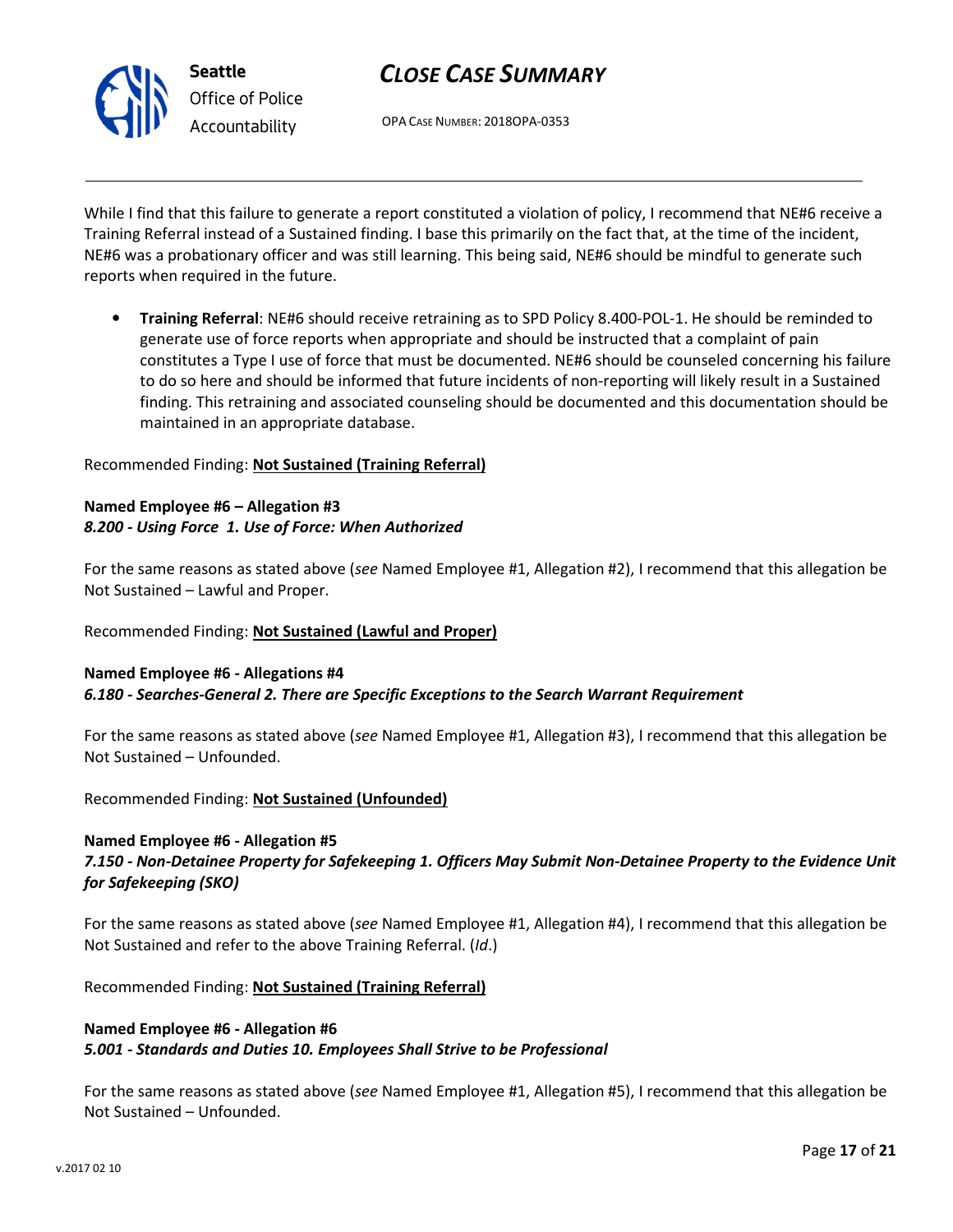

OPA CASE NUMBER: 2018OPA-0353

#### Recommended Finding: Not Sustained (Unfounded)

#### Named Employee #6 - Allegations #7 7.150 - Non-Detainee Property for Safekeeping 3. Officers Submit SKO Firearms as Evidence

For the same reasons as stated above (see Named Employee #1, Allegation #6), I recommend that this allegation be removed.

Recommended Finding: Allegation Removed

#### Named Employee #7 – Allegation #1 8.400 - Use of Force Reporting and Investigation 1. Officers Shall Report All Uses of Force Except De Minimis Force

Based on OPA's review of the video, NE#7 was not in the Complainant's residence when she complained of pain from her handcuffs. He further stated that he did not observe any injuries on the Complainant's person. NE#7 told OPA that, had he heard a complaint of pain, he would have generated a Type I force report.

As such, I recommend that this allegation be Not Sustained – Unfounded as against NE#7.

#### Recommended Finding: Not Sustained (Unfounded)

### Named Employee #7 – Allegation #2 8.200 - Using Force 1. Use of Force: When Authorized

For the same reasons as stated above (see Named Employee #1, Allegation #2), I recommend that this allegation be Not Sustained – Lawful and Proper.

Recommended Finding: Not Sustained (Lawful and Proper)

## Named Employee #7 – Allegation #3 6.180 - Searches-General 2. There are Specific Exceptions to the Search Warrant Requirement

For the same reasons as stated above (see Named Employee #2, Allegation #3), I recommend that this allegation be Not Sustained and refer to the above Management Action Recommendation. (Id.)

Recommended Finding: Not Sustained (Management Action)

#### Named Employee #7 - Allegations #4

### 7.150 - Non-Detainee Property for Safekeeping 1. Officers May Submit Non-Detainee Property to the Evidence Unit for Safekeeping (SKO)

As discussed above (see Named Employee #1, Allegation #4), while I issued a Training Referral to all of the officers involved in this matter due to their handling of the Complainant's firearm, I do not issue this same Training Referral

v.2017 02 10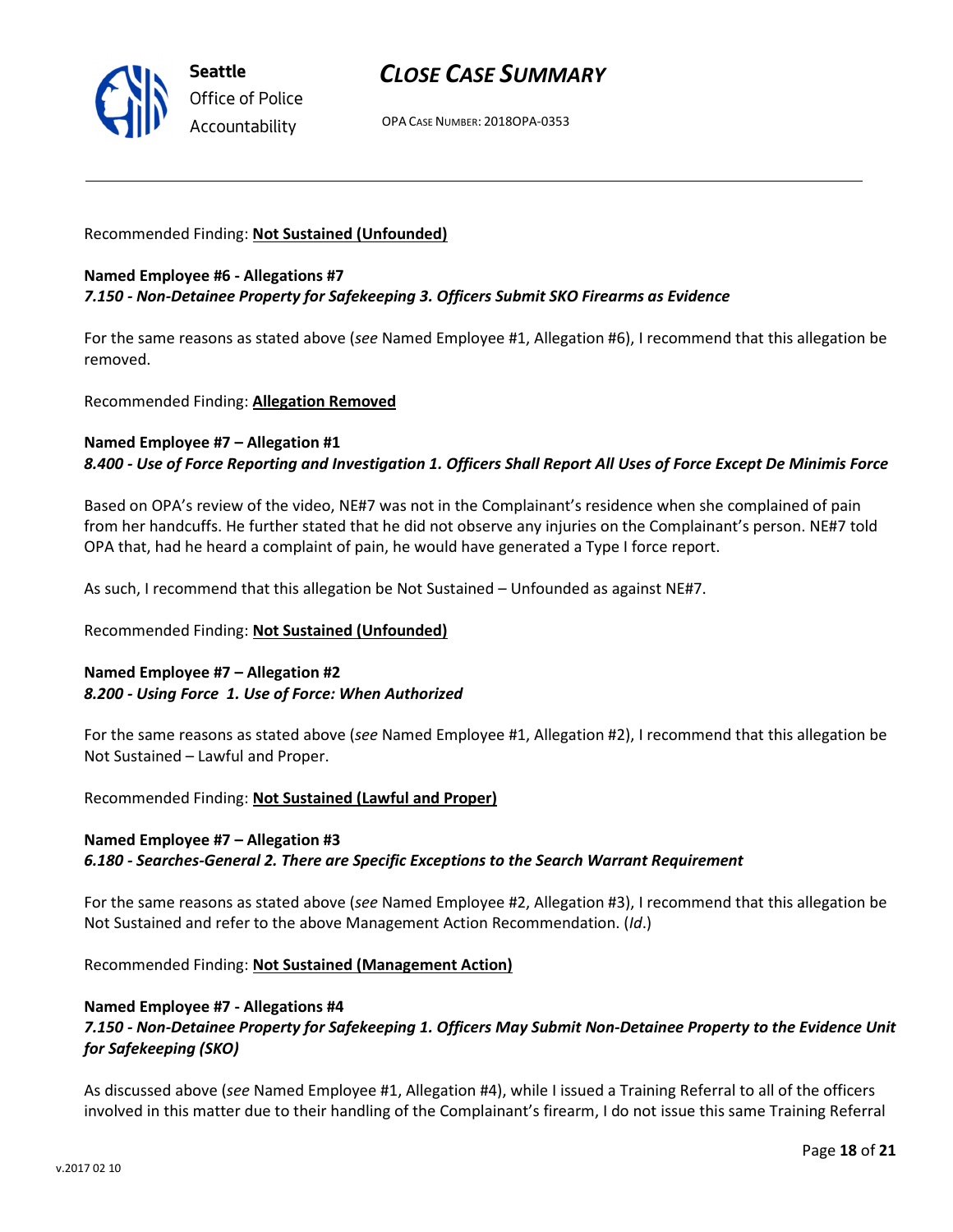

# CLOSE CASE SUMMARY

OPA CASE NUMBER: 2018OPA-0353

to NE#7. This is because he was a Sergeant on the date in question and OPA does not believe that there was an expectation that he would have taken cusody of the firearm and entered it in to evidence.

### Recommended Finding: Not Sustained (Unfounded)

### Named Employee #7 - Allegation #5 6.220 - Voluntary Contacts, Terry Stops & Detentions 1. Terry Stops are Seizures and Must Be Based on Reasonable Suspicion in Order to be Lawful

For the same reasons as stated above (see Named Employee #2, Allegation #5), I recommend that this allegation be Not Sustained – Lawful and Proper.

Recommended Finding: Not Sustained (Lawful and Proper)

### Named Employee #7 - Allegation #6 5.001 - Standards and Duties 10. Employees Shall Strive to be Professional

For the same reasons as stated above (see Named Employee #1, Allegation #5), I recommend that this allegation be Not Sustained – Unfounded.

## Recommended Finding: Not Sustained (Unfounded)

## Named Employee #7 - Allegations #7 7.150 - Non-Detainee Property for Safekeeping 3. Officers Submit SKO Firearms as Evidence

For the same reasons as stated above (see Named Employee #7, Allegation #4), I recommend that this allegation be Not Sustained – Unfounded.

Recommended Finding: Not Sustained (Unfounded)

## Named Employee #7 - Allegation #8

## 16.090 - In-Car and Body-Worn Video 3. All Employees Operating ICV and/or BWV Must be in Uniform

NE#7 is a Sergeant who works on the Department's Hostage Negotiation Team. He is assigned a take-home marked patrol vehicle that is equipped with ICV. He is assigned this take-home vehicle because he is on call to the extent he is needed to respond to a hostage or negotiation situation. NE#7 told OPA that he regularly reports to such situations in plain clothes. He stated that it was advantageous to do so because, at times, the subjects were more willing to speak with non-uniformed personnel. He further reported that he would at times respond without logging into the COBAN system and, as such, without activating ICV. OPA learned that both his Lieutenant and Captain were aware of his practice; however, he stated that he never discussed his ICV usage with them.

NE#7 recounted that, here, he was dispatched to a call of a suicidal and armed woman. He stated that he responded to the incident from downtown Seattle. At the time, he was in plainclothes and drove his marked patrol vehicle. While he activated his emergency lights and siren on the way to the Complainant's residence, he did not record ICV.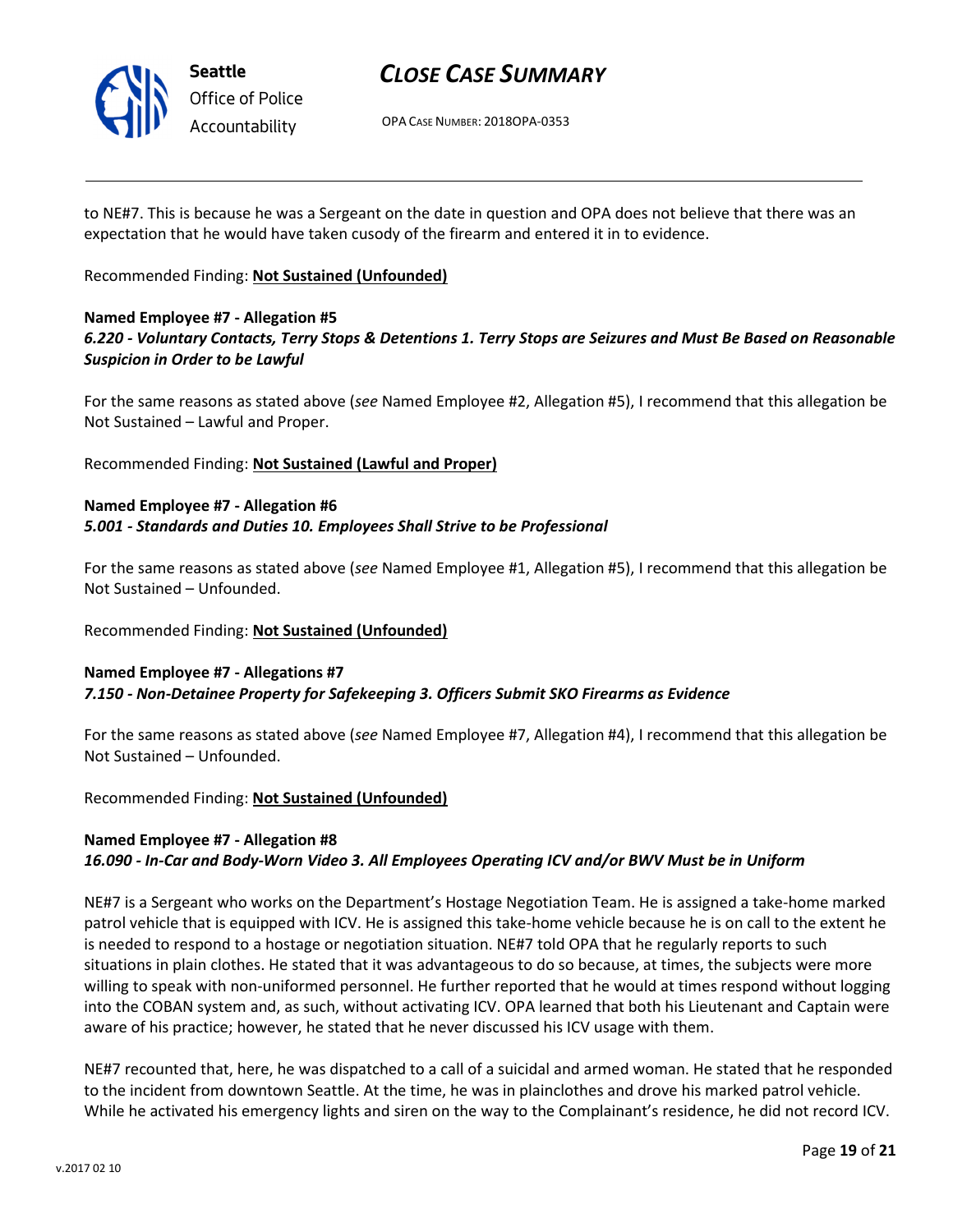

# CLOSE CASE SUMMARY

OPA CASE NUMBER: 2018OPA-0353

He further stated that it was not practical for him to return to his office to get his equipment and log into the COBAN system.

SPD Policy 16.090-POL-3 states that all employees who operate ICV and/or BWV must be in uniform. Moreover, SPD Policy 16.090-POL-5 requires that Department video be recorded during the incident at issue in this case.

I find that SPD policy required NE#7 to record Department video during his response. He did not do so. I further conclude that there is no language in the SPD Manual that exempts NE#7 from the requirements of SPD Policy 16.090. However, I recognize the advantage of having NE#7 respond to incidents in plainclothes and also understand that he is required to respond to incidents at times when he does not have his uniform, ICV, and BWV with him and where it would be impractical to return to his office to get them and log in to COBAN.

Ultimately, given NE#7's unique role and responsibilities, I do not believe that he violated policy when he responded to the scene while using a marked vehicle equipped with ICV in plainclothes and without activating Department video. That being said, if NE#7 is going to continue to act contrary to the express language of the policy, his supervisors should seek to obtain an exception for him. As such, I issue the following Training Referral, which is directed both to NE#7 and his chain of command.

• Training Referral: To the extent it is the intent of NE#7 and his chain of command to continue to allow him to respond to scenes with ICV but while in plainclothes and without logging into COBAN, they should seek an exception from the requirements of SPD Policy 16.090. This will ensure that NE#7 is able to carry out the unique role and responsibilities of his assignment without violating policy each time he does so. NE#7's and his chain of command's progress in seeking this exception should be documented and this documentation should be maintained in an appropriate database.

Recommended Finding: Not Sustained (Training Referral)

## Named Employee #7 - Allegation #9 16.090 - In-Car and Body-Worn Video 5. Employees Recording Police Activity

For the same reasons as stated above (see Named Employee #7, Allegation #8), I recommend that this allegation be Not Sustained and refer to the above Training Referral. (Id.)

Recommended Finding: Not Sustained (Training Referral)

## Named Employee #8 - Allegation #1 1.020 - Chain of Command 6. Command Employees Take Responsibility for Every Aspect of Their Command

SPD Policy 1.020-POL-6 instructs command employees to take responsibility for every aspect of their command. The policy states that: "All sergeants and above are fully responsible and accountable for the acts or omissions of their subordinates" and that "[a]ny failure by a subordinate may be assumed to be a failure in supervision or command."

Given his role as the incident commander, NE#8 was responsible for the actions taken by his subordinates. As such, the appropriateness of the decisions to detain and involuntarily commit the Complainant, to take her firearm, and to